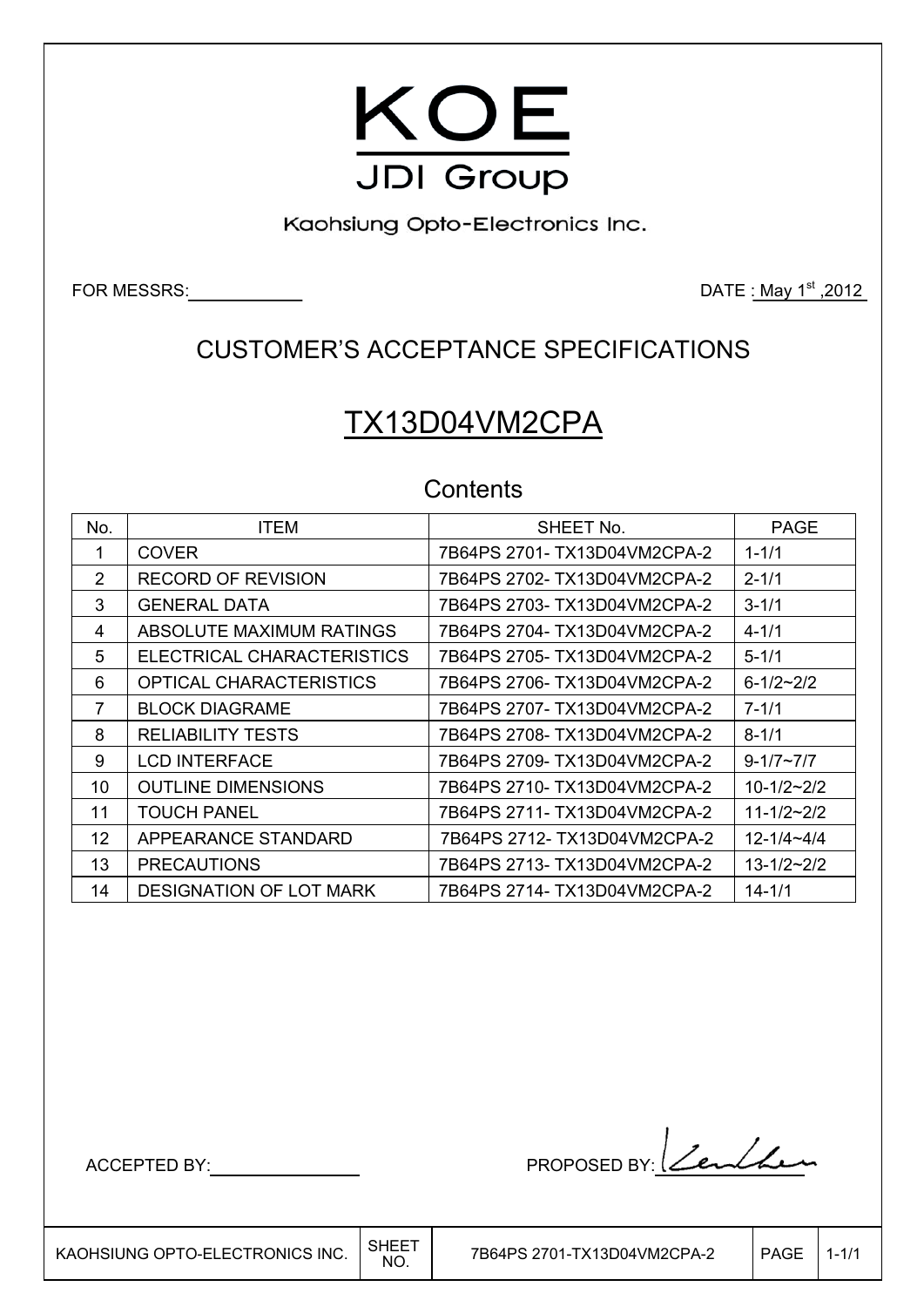# 2. RECORD OF REVISION

| <b>DATE</b> | SHEET No.                       |                       | <b>SUMMARY</b>                          |             |           |  |  |  |  |  |
|-------------|---------------------------------|-----------------------|-----------------------------------------|-------------|-----------|--|--|--|--|--|
| May 01,'12  | All pages                       | Company name changed: |                                         |             |           |  |  |  |  |  |
|             |                                 |                       | KAOHSIUNG HITACHI ELECTRONICS CO., LTD. |             |           |  |  |  |  |  |
|             |                                 |                       | ↓                                       |             |           |  |  |  |  |  |
|             |                                 |                       | KAOHSIUNG OPTO-ELECTRONICS INC.         |             |           |  |  |  |  |  |
|             | 7B64PS-2706-                    |                       | 6. OPTICAL CHARACTERISTICS              |             |           |  |  |  |  |  |
|             | TX13D04VM2CPA-2                 | Revised: Note 4.      |                                         |             |           |  |  |  |  |  |
|             | Page 6-2/2                      |                       |                                         |             |           |  |  |  |  |  |
|             | 7B64PS 2709-                    |                       | 9.1 INTERFACE PIN CONNECTIONS           |             |           |  |  |  |  |  |
|             | TX13D04VM2CPA-2                 | Pin No. 3,4 revised   |                                         |             |           |  |  |  |  |  |
|             | Page 9-1/7                      |                       |                                         |             |           |  |  |  |  |  |
|             | 7B64PS 2711-                    |                       | 11.5 SAFETY AND ATTENTIONS              |             |           |  |  |  |  |  |
|             | TX13D04VM2CPA-2                 | Added: Item 4)        |                                         |             |           |  |  |  |  |  |
|             | Page 11-2/2                     |                       |                                         |             |           |  |  |  |  |  |
|             |                                 |                       |                                         |             |           |  |  |  |  |  |
|             |                                 |                       |                                         |             |           |  |  |  |  |  |
|             |                                 |                       |                                         |             |           |  |  |  |  |  |
|             |                                 |                       |                                         |             |           |  |  |  |  |  |
|             |                                 |                       |                                         |             |           |  |  |  |  |  |
|             |                                 |                       |                                         |             |           |  |  |  |  |  |
|             |                                 |                       |                                         |             |           |  |  |  |  |  |
|             |                                 |                       |                                         |             |           |  |  |  |  |  |
|             |                                 |                       |                                         |             |           |  |  |  |  |  |
|             |                                 |                       |                                         |             |           |  |  |  |  |  |
|             |                                 |                       |                                         |             |           |  |  |  |  |  |
|             |                                 |                       |                                         |             |           |  |  |  |  |  |
|             |                                 |                       |                                         |             |           |  |  |  |  |  |
|             |                                 |                       |                                         |             |           |  |  |  |  |  |
|             |                                 |                       |                                         |             |           |  |  |  |  |  |
|             |                                 |                       |                                         |             |           |  |  |  |  |  |
|             |                                 |                       |                                         |             |           |  |  |  |  |  |
|             |                                 |                       |                                         |             |           |  |  |  |  |  |
|             |                                 |                       |                                         |             |           |  |  |  |  |  |
|             |                                 |                       |                                         |             |           |  |  |  |  |  |
|             |                                 |                       |                                         |             |           |  |  |  |  |  |
|             |                                 |                       |                                         |             |           |  |  |  |  |  |
|             |                                 |                       |                                         |             |           |  |  |  |  |  |
|             |                                 |                       |                                         |             |           |  |  |  |  |  |
|             |                                 |                       |                                         |             |           |  |  |  |  |  |
|             |                                 |                       |                                         |             |           |  |  |  |  |  |
|             |                                 |                       |                                         |             |           |  |  |  |  |  |
|             |                                 |                       |                                         |             |           |  |  |  |  |  |
|             |                                 |                       |                                         |             |           |  |  |  |  |  |
|             |                                 |                       |                                         |             |           |  |  |  |  |  |
|             |                                 |                       |                                         |             |           |  |  |  |  |  |
|             |                                 |                       |                                         |             |           |  |  |  |  |  |
|             |                                 |                       |                                         |             |           |  |  |  |  |  |
|             | KAOHSIUNG OPTO-ELECTRONICS INC. | <b>SHEET</b><br>NO.   | 7B64PS 2702-TX13D04VM2CPA-2             | <b>PAGE</b> | $2 - 1/1$ |  |  |  |  |  |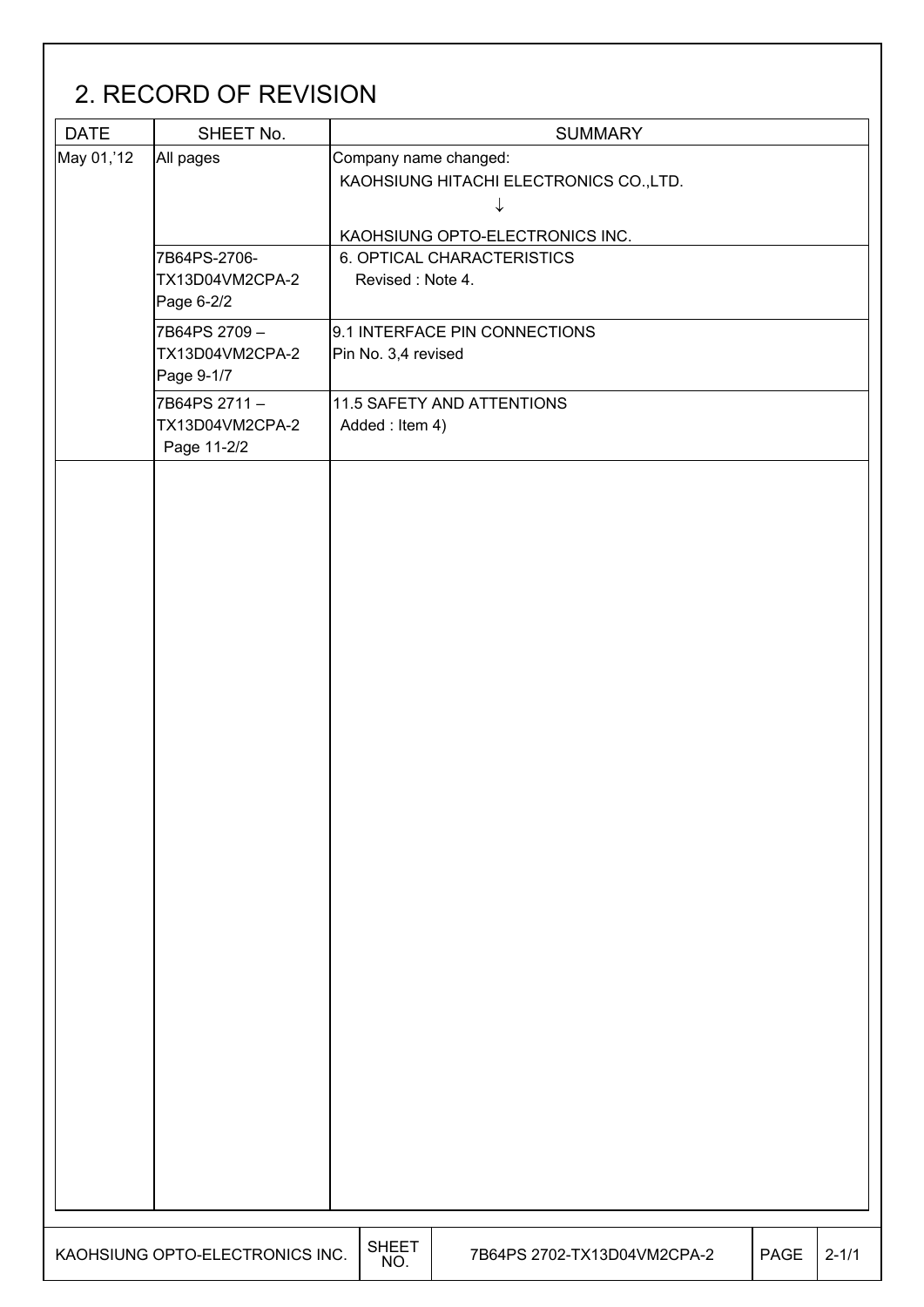# 3. GENERAL DATA

## 3.1 DISPLAY FEATURES

This module is a 5" VGA of 4:3 format of amorphous silicon TFT.The pixel format is vertical stripe and sub pixels are arranged as R(red), G(green), B(blue) sequentially .This display is RoHS compliant , and COG (chip on glass) technology and LED backlight are applied on this display.

| <b>Part Name</b>               | TX13D04VM2CPA                                                                                            |
|--------------------------------|----------------------------------------------------------------------------------------------------------|
| <b>Module Dimensions</b>       | 119.4(W)mm x 89.1(H)mm x 10.8(D)mm typ                                                                   |
| <b>LCD Active Area</b>         | 101.76(W)mm x 76.32(H)mm                                                                                 |
| <b>Pixel Pitch</b>             | $0.053(W)$ mm x 3(R,G,B)(W) x 0.159(H)mm                                                                 |
| Resolution                     | 640x3(R,G,B))(W)x480(H) dots                                                                             |
| <b>Color Pixel Arrangement</b> | R, G, B Vertical stripe                                                                                  |
| LCD Type                       | Transmissive Color TFT; Normally White                                                                   |
| Display Type                   | <b>Active Matrix</b>                                                                                     |
| <b>Top Polarizer Type</b>      | Anti-glare Polarizer Film                                                                                |
| <b>Number of Colors</b>        | 262k Colors (R,G,B 6bit digital each)                                                                    |
| <b>Backlight</b>               | Light Emitting Diode (LED)                                                                               |
| Weight                         | 140 g (typ.)                                                                                             |
| Interface                      | 40pin C-MOS                                                                                              |
| Power Supply Voltage           | 3.3V for LCD driving<br>12 V for B / L driving                                                           |
| <b>Power Consumption</b>       | 1.2 W for LCD; 3.5 W for B/L                                                                             |
| <b>Viewing Direction</b>       | 12 O'clock (without image inversion and least brightness change)<br>6 O'clock (contrast peak located at) |
| <b>Touch Panel</b>             | Resistive type; Film on Glass; 4-wire type; Antiglare surface                                            |

| KAOHSIUNG OPTO-ELECTRONICS INC. | SHEE<br>NO. | 7B64PS 2703-TX13D04VM2CPA-2 | PAGE | $3 - 1/1$ |
|---------------------------------|-------------|-----------------------------|------|-----------|
|---------------------------------|-------------|-----------------------------|------|-----------|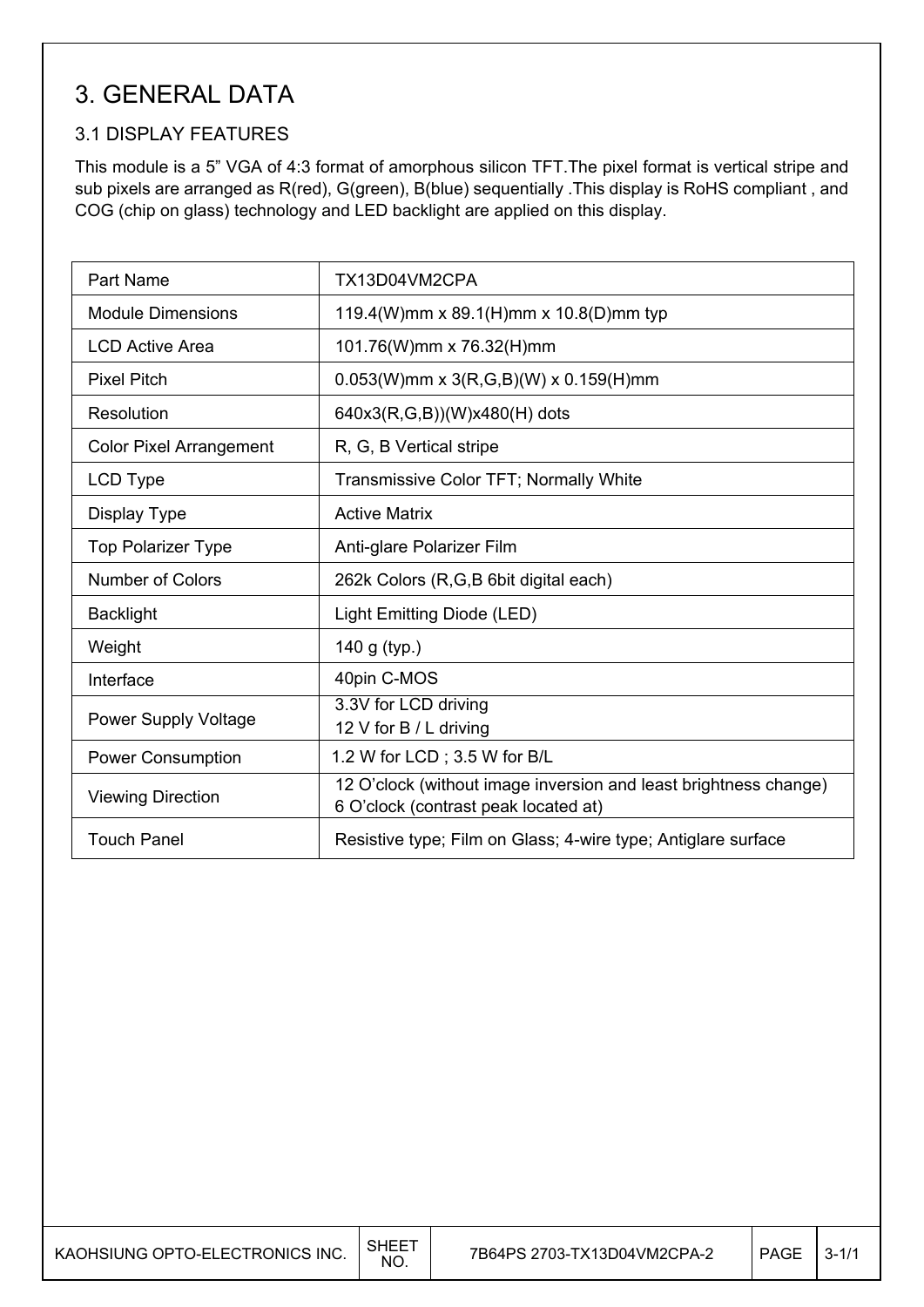# 4. ABSOLUTE MAXIMUM RATINGS

| <b>Item</b>                    | Symbol          | Min.                     | Max.      | Unit         | Remarks                      |
|--------------------------------|-----------------|--------------------------|-----------|--------------|------------------------------|
| <b>Supply Voltage</b>          | VDD             | $-0.3$                   | 5.0       |              | $\qquad \qquad \blacksquare$ |
| Input Voltage of Logic         | VI              | $-0.3$                   | $VDD+0.3$ |              | Note 1                       |
| <b>Operating Temperature</b>   | l <sub>OD</sub> | $-30$                    | 80        | $\degree$ C  | Note 2                       |
| Storage Temperature            | l <sub>st</sub> | $-40$                    | 90        | $^{\circ}$ C | Note 2                       |
| <b>Backlight Input Voltage</b> | VLED            | $\overline{\phantom{a}}$ | 15        |              | $\overline{\phantom{0}}$     |

Note 1: The rating is defined for the signal voltages of the interface such as DCLK, DE, and RGB data bus.

Note 2: The maximum rating is defined as above based on the chamber temperature, which might be different from ambient temperature after assembling the panel into the application. Moreover, some temperature-related phenomenon as below needed to be noticed:

- Background color, contrast and response time would be different in temperatures other than  $25^{\circ}$ C.

-Operating under high temperature will shorten LED lifetime.

| KAOHSIUNG OPTO-ELECTRONICS INC. | , SHEET<br><b>NO</b> | 7B64PS 2704-TX13D04VM2CPA-2 | <b>PAGE</b> | $4 - 1/1$ |
|---------------------------------|----------------------|-----------------------------|-------------|-----------|
|---------------------------------|----------------------|-----------------------------|-------------|-----------|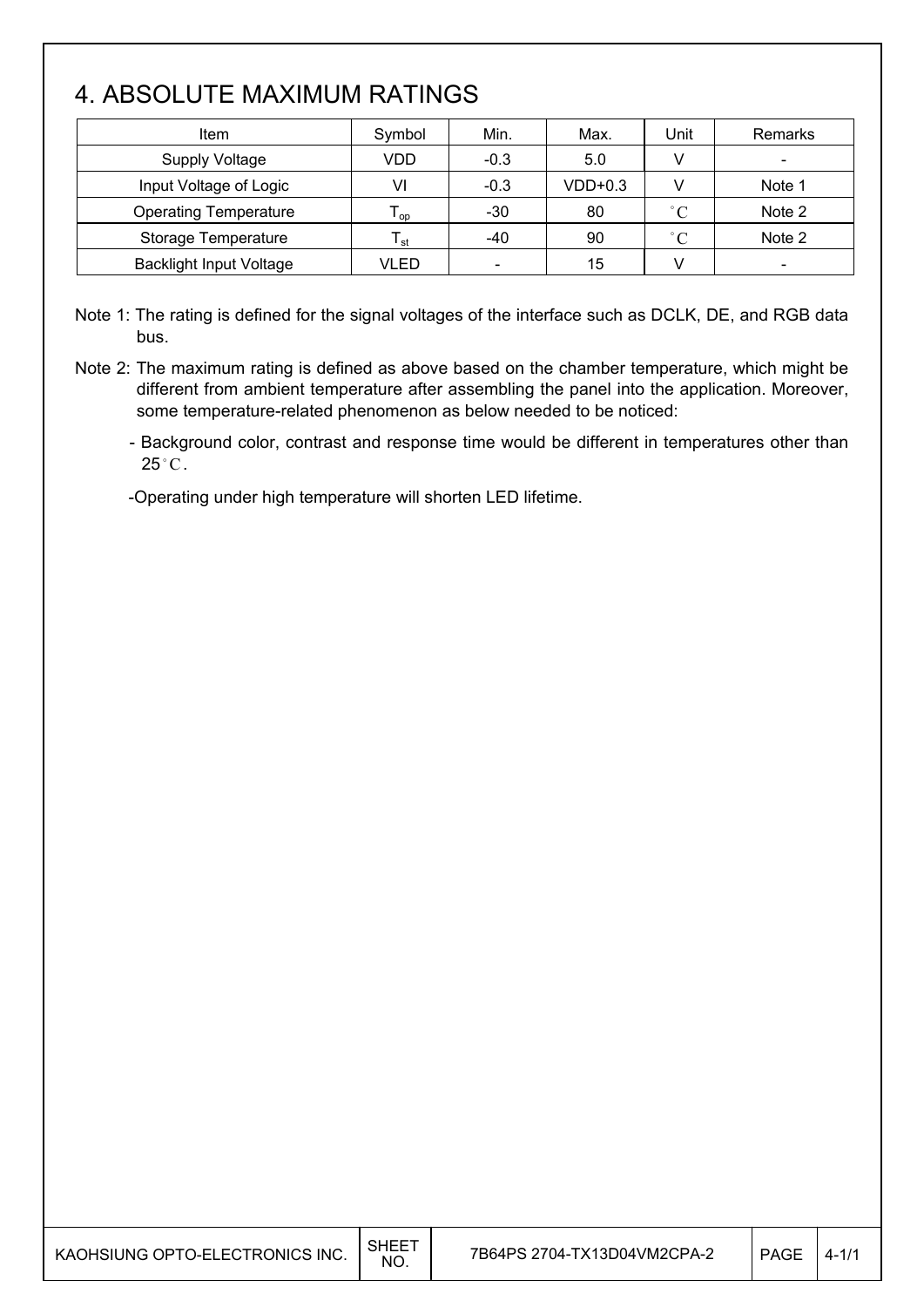# 5. ELECTRICAL CHARACTERISTICS

## 5.1 LCD CHARACTERISTICS

| 3. L<br>LUD UNARAUTERISTIUS<br>$T_a = 25 °C$ , VSS = 0V |                            |            |        |                          |         |            |                          |
|---------------------------------------------------------|----------------------------|------------|--------|--------------------------|---------|------------|--------------------------|
| <b>Item</b>                                             | Symbol                     | Condition  | Min.   | Typ.                     | Max.    | Unit       | <b>Remarks</b>           |
| Power Supply Voltage                                    | VDD                        |            | 3.0    | 3.3                      | 3.6     | v          | $\overline{\phantom{a}}$ |
|                                                         | VI                         | "H" level  | 0.7VDD | $\overline{\phantom{a}}$ | VDD+0.3 |            | Note 1                   |
| Input Voltage of Logic                                  |                            | "L" level  | $-0.3$ | $\overline{\phantom{a}}$ | 0.25VDD | V          |                          |
| Power Supply Current                                    | <b>IDD</b>                 | $VDD=3.3V$ |        | 360                      | 410     | mA         | Note $2,3$               |
| <b>Vsync Frequency</b>                                  | $J_{v}$                    |            | 50     | 60                       | 70      | <b>Hz</b>  |                          |
| <b>Hsync Frequency</b>                                  | $f_{\scriptscriptstyle H}$ |            | 26.25  | 31.50                    | 36.75   | <b>KHz</b> |                          |
| <b>CLK Frequency</b>                                    | $J_{C L K}$                |            | 21.0   | 25.2                     | 29.4    | MHz        |                          |

- Note1: The rating is defined for the signal voltages of the interface such as DE, DCLK and RGB data bus.
- Note 2: An all black check pattern is used when measuring IDD.  $f<sub>v</sub>$  is set to 60 Hz.
- Note 3: 1.0A fuse is applied in the module for IDD. For display activation and protection purpose, power supply is recommended larger than 2.5A to start the display and break fuse once any short circuit occurred.

## 5.2 BACKLIGHT CHARACTERISTICS

| <u>J.Z DAUNLIUTI UTANAUTENIJTIUJ</u><br>$T_a = 25$ °C |                              |                   |      |      |                          |      |         |
|-------------------------------------------------------|------------------------------|-------------------|------|------|--------------------------|------|---------|
| Item                                                  | Symbol                       | Condition         | Min. | Typ. | Max.                     | Unit | Remarks |
| <b>LED Input Voltage</b>                              | VLED                         |                   | 11.5 | 12.0 | 12.5                     | V    | Note1   |
| <b>LED Forward Current</b>                            | <b>ILED</b>                  | 0V; 0% duty       | 270  | 290  | 320                      |      |         |
| (Dim Control)                                         |                              | 3.3VDC; 100% duty |      | 30   | 36                       | mA   | Note 2  |
| <b>LED lifetime</b>                                   | $\qquad \qquad \blacksquare$ | 290 mA            |      | 70K  | $\overline{\phantom{a}}$ | hrs  | Note 3  |

- Note 1: As Fig. 5.1 shown, LED current is constant, 290 mA, controlled by the LED driver when applying 12V VLED.
- Note 2: Dimming function can be obtained by applying DC voltage or PWM signal from the display interface CN1. The recommended PWM signal is  $1kHz \sim 10kHz$  with 3.3V amplitude.
- Note 3: The estimated lifetime is specified as the time to reduce 50% brightness by applying 290 mA at  $25^{\circ}$ C.

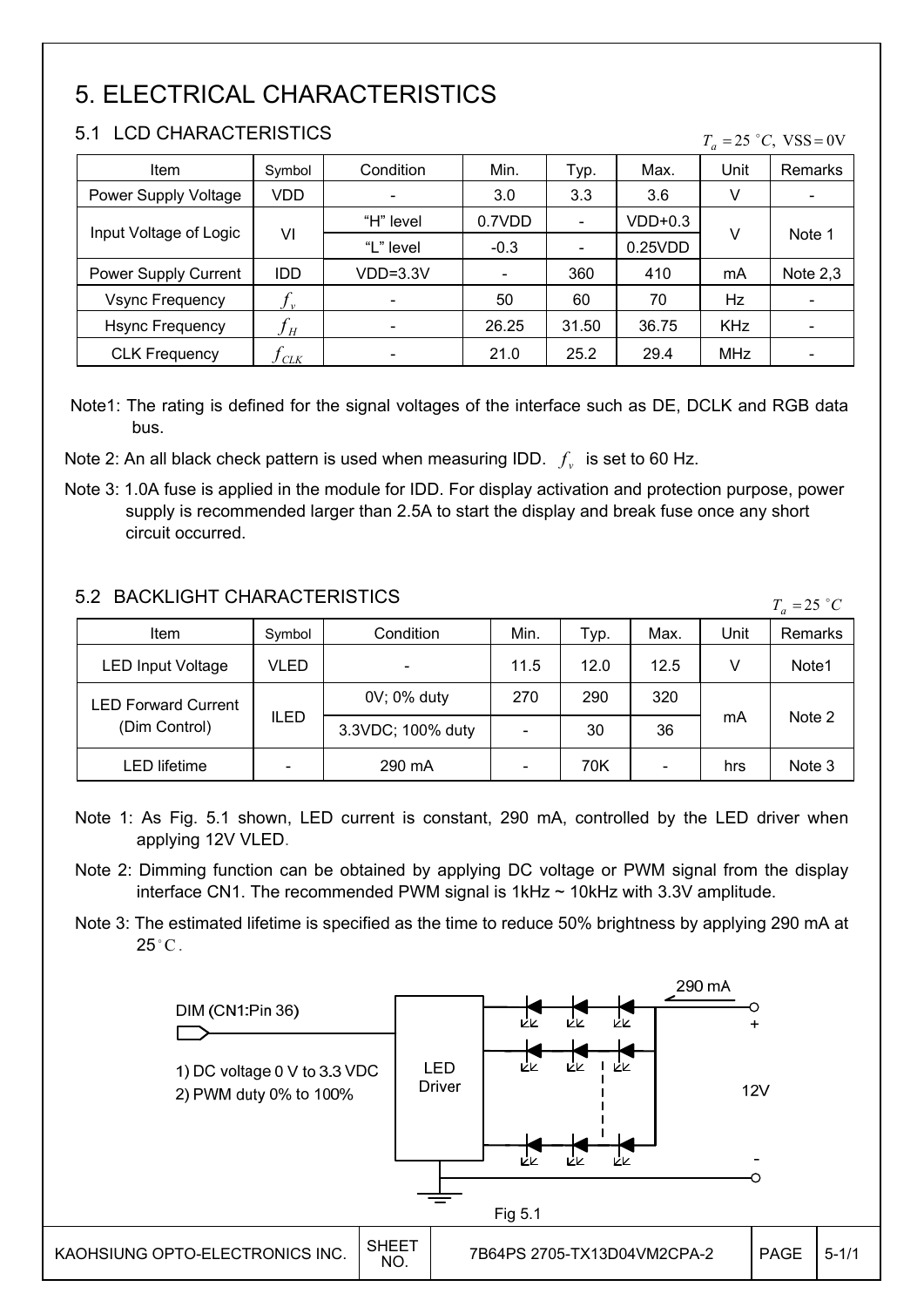# 6. OPTICAL CHARACTERISTICS

The optical characteristics are measured based on the conditions as below:

- Supplying the signals and voltages defined in the section of electrical characteristics.
- The backlight unit needs to be turned on for 30 minutes.
- The ambient temperature is  $25^{\circ}$ C.

- In the dark room around 500~1000 lx, the equipment has been set for the measurements as shown in Fig 6.1.

|                                     |                      |                |                                         |                          |                |                          | $T_a = 25 °C, f_v = 60 Hz, VDD = 3.3 V$ |                          |
|-------------------------------------|----------------------|----------------|-----------------------------------------|--------------------------|----------------|--------------------------|-----------------------------------------|--------------------------|
| Item                                |                      | Symbol         | Condition                               | Min.                     | Typ.           | Max.                     | Unit                                    | Remarks                  |
| <b>Brightness of White</b>          |                      | $\blacksquare$ |                                         | 330                      | 500            |                          | cd/m <sup>2</sup>                       | Note 1                   |
| <b>Brightness Uniformity</b>        |                      | $\blacksquare$ | $\phi = 0^{\circ}, \theta = 0^{\circ},$ | 70                       |                |                          | %                                       | Note 2                   |
| <b>Contrast Ratio</b>               |                      | CR             | ILED=290mA                              | 250                      | 500            | $\overline{\phantom{a}}$ | $\blacksquare$                          | Note 3                   |
| Response Time<br>(Rising + Falling) |                      | $T_r + T_f$    | $\phi = 0^{\circ}, \theta = 0^{\circ}$  |                          | $\blacksquare$ | 45                       | ms                                      | Note 4                   |
| <b>NTSC Ratio</b>                   |                      |                | $\phi = 0^{\circ}, \theta = 0^{\circ}$  | $\overline{\phantom{a}}$ | 60             |                          | $\%$                                    | $\overline{\phantom{a}}$ |
|                                     |                      | $\theta$ x     | $\phi = 0^\circ$ , CR $\geq 10$         | $\overline{\phantom{a}}$ | 70             |                          |                                         |                          |
|                                     | <b>Viewing Angle</b> |                | $\phi = 180^{\circ}$ , CR $\geq 10$     | $\overline{\phantom{a}}$ | 70             |                          |                                         | Note 5                   |
|                                     |                      |                | $\phi = 90^\circ$ , CR $\geq 10$        |                          | 60             |                          | Degree                                  |                          |
|                                     |                      | $\theta$ y'    | $\phi = 270^\circ$ , CR $\geq 10$       |                          | 60             |                          |                                         |                          |
|                                     |                      | X              |                                         | 0.58                     | 0.63           | 0.68                     |                                         |                          |
|                                     | Red                  | Y              |                                         | 0.30                     | 0.35           | 0.40                     |                                         |                          |
|                                     |                      | X              |                                         | 0.32                     | 0.37           | 0.42                     |                                         |                          |
| Color                               | Green                | Y              |                                         | 0.52                     | 0.57           | 0.62                     |                                         |                          |
| Chromaticity                        |                      | X              | $\phi = 0^\circ$ , $\theta = 0^\circ$   | 0.10                     | 0.15           | 0.20                     |                                         | Note 6                   |
|                                     | <b>Blue</b>          | Y              |                                         | 0.07                     | 0.12           | 0.17                     |                                         |                          |
|                                     |                      | X              |                                         | 0.28                     | 0.33           | 0.38                     |                                         |                          |
|                                     | White                | Υ              |                                         | 0.31                     | 0.36           | 0.41                     |                                         |                          |

Note 1: The brightness is measured from the panel center point, P5 in Fig. 6.2, for the typical value.

Note 2: The brightness uniformity is calculated by the equation as below:

Brightness uniformity  $=\frac{1}{100}$  and  $\frac{1}{100}$  x 100% Max.Brightness Brightness uniformity =  $\frac{\text{Min.~Brightness}}{\text{max.~S}}$ 

, which is based on the brightness values of the 9 points measured by BM-5 as shown in Fig. 6.2.

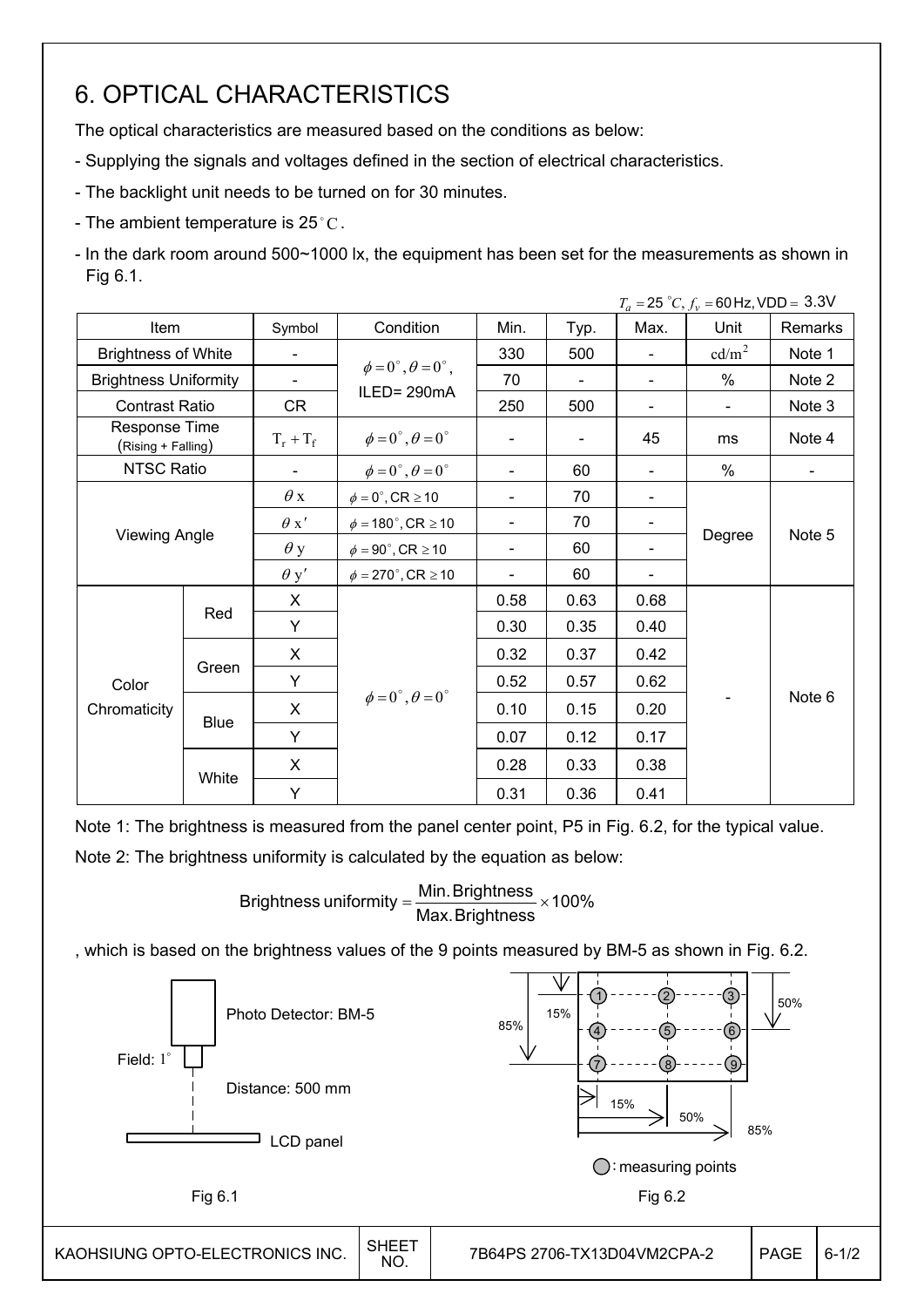Note 3: The Contrast Ratio is measured from the center point of the panel, P5, and defined as the following equation:

 $CR = \frac{Brightness of White}{Brightness of Black}$ 

Note 4: The definition of response time is shown in Fig. 6.3. The rising time is the period from 90% brightness to 10% brightness when the data is from black to white. Oppositely, Falling time is the period from 10% brightness rising to 90% brightness.



Note 5: The definition of viewing angle is shown in Fig. 6.4. Angle  $\phi$  is used to represent viewing directions, for instance,  $\phi = 270^\circ$  means 6 o'clock, and  $\phi = 0^\circ$  means 3 o'clock. Moreover, angle  $\theta$  is used to represent viewing angles from axis Z toward plane XY.

 The display is super wide viewing angle version, so that the best optical performance can be obtained from every viewing direction.



Fig 6.4

Note 6: The color chromaticity is measured from the center point of the panel, P5, as shown in Fig. 6.2.

| KAOHSIUNG OPTO-ELECTRONICS INC. | SHEE <sup>-</sup><br>NO. | 7B64PS 2706-TX13D04VM2CPA-2 | PAGE | $6 - 2/2$ |
|---------------------------------|--------------------------|-----------------------------|------|-----------|
|---------------------------------|--------------------------|-----------------------------|------|-----------|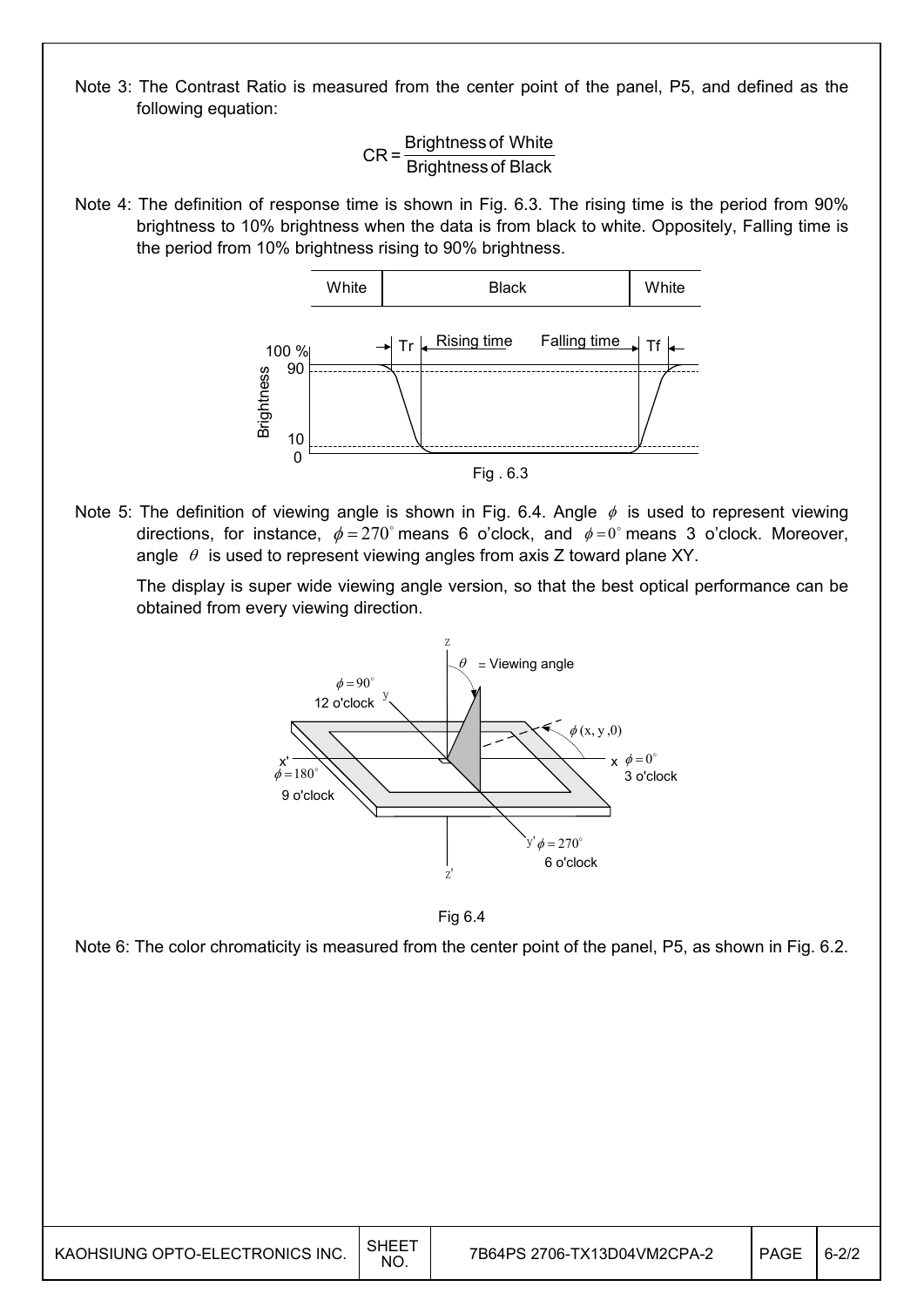# 7. BLOCK DIAGRAM

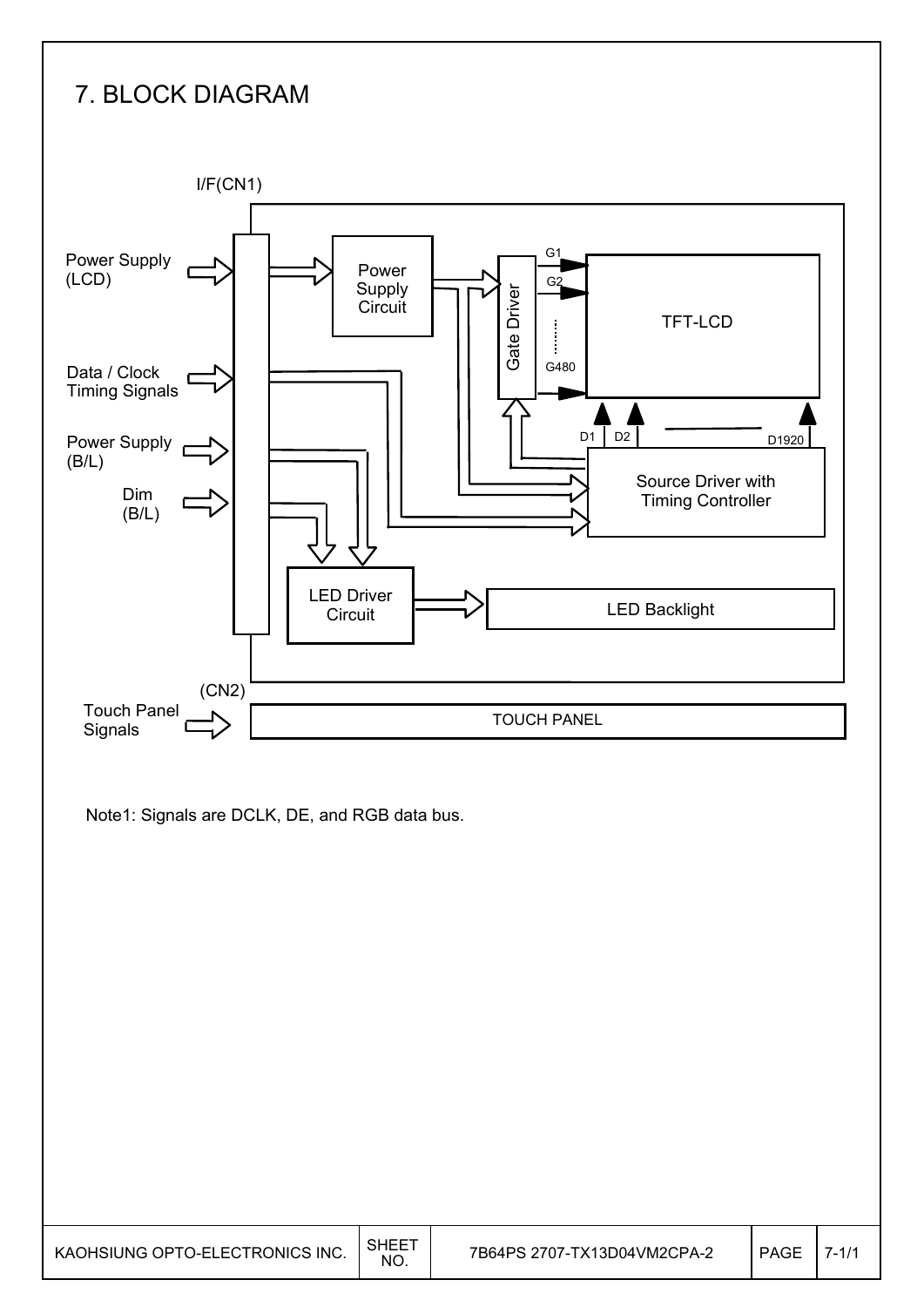# 8. RELIABILITY TESTS

| <b>Test Item</b>               | Condition                                                                                                                                |                                                       |                                                           |  |  |
|--------------------------------|------------------------------------------------------------------------------------------------------------------------------------------|-------------------------------------------------------|-----------------------------------------------------------|--|--|
| <b>High Temperature</b>        | 1) Operating<br>$2)80^{\circ}$ C                                                                                                         |                                                       | 500 hrs                                                   |  |  |
| Low Temperature                | 1) Operating<br>2) -30 $^{\circ}$ C                                                                                                      |                                                       | 500 hrs                                                   |  |  |
| <b>High Temperature</b>        | 1) Storage<br>2) 90 $^{\circ}$ C                                                                                                         |                                                       | 500 hrs                                                   |  |  |
| Low Temperature                | 1) Storage<br>2) -40 $^{\circ}$ C                                                                                                        |                                                       | 500 hrs                                                   |  |  |
| <b>Heat Cycle</b>              | 1) Operating<br>2) $-30^{\circ}$ C ~80 $^{\circ}$ C                                                                                      | 3) 3hrs~1hr~3hrs                                      | 500 hrs                                                   |  |  |
| <b>Thermal Shock</b>           | 1) Non-Operating<br>2) -35 $^{\circ}$ C $\leftrightarrow$ 85 $^{\circ}$ C                                                                | 3) 0.5 hr ↔ 0.5 hr                                    | 500 hrs                                                   |  |  |
| High Temperature &<br>Humidity | 1) Operating<br>2) 40°C& 85%RH                                                                                                           | 3) Without condensation<br>(Note 3)                   | 500 hrs                                                   |  |  |
| Vibration                      | 1) Non-Operating<br>2) 10~200 Hz                                                                                                         | 3)5G<br>4) X, Y, and Z directions                     | 1 hr for each direction                                   |  |  |
| <b>Mechanical Shock</b>        | 1) Non-Operating<br>2) 10 ms                                                                                                             | 3) 80G<br>4) $\pm X$ , $\pm Y$ and $\pm Z$ directions | Once for each direction                                   |  |  |
| <b>ESD</b>                     | 1) Operating<br>2) Tip:150 pF,330 $\Omega$<br>3) Air discharge for glass: $\pm$ 12KV<br>4) Contact discharge for metal frame: $\pm$ 15KV |                                                       | 1) Glass: 9 points<br>2) Metal frame: 8 points<br>(Note4) |  |  |
| <b>Restart Test</b>            | 1) Test period $0.5S(0n) \rightarrow 0.5S(0ff) \rightarrow 0.5S(0n)$ for 5 times                                                         | Operating for 1hr @ 80 °C                             |                                                           |  |  |
|                                | 2) Repeat 1) every 5 min. later for 5 times                                                                                              | Operating for 1hr $@ -30$ °C                          |                                                           |  |  |

Note 1: Display functionalities are inspected under the conditions defined in the specification after the reliability tests.

- Note 2: The display is not guaranteed for use in corrosive gas environments.
- Note 3: Under the condition of high temperature & humidity, if the temperature is higher than 40 °C, the humidity needs to be reduced as Fig. 8.1 shown.
- Note 4: All pins of LCD interface(CN1) have been tested by  $\pm 100V$  contact discharge of ESD under non-operating condition.

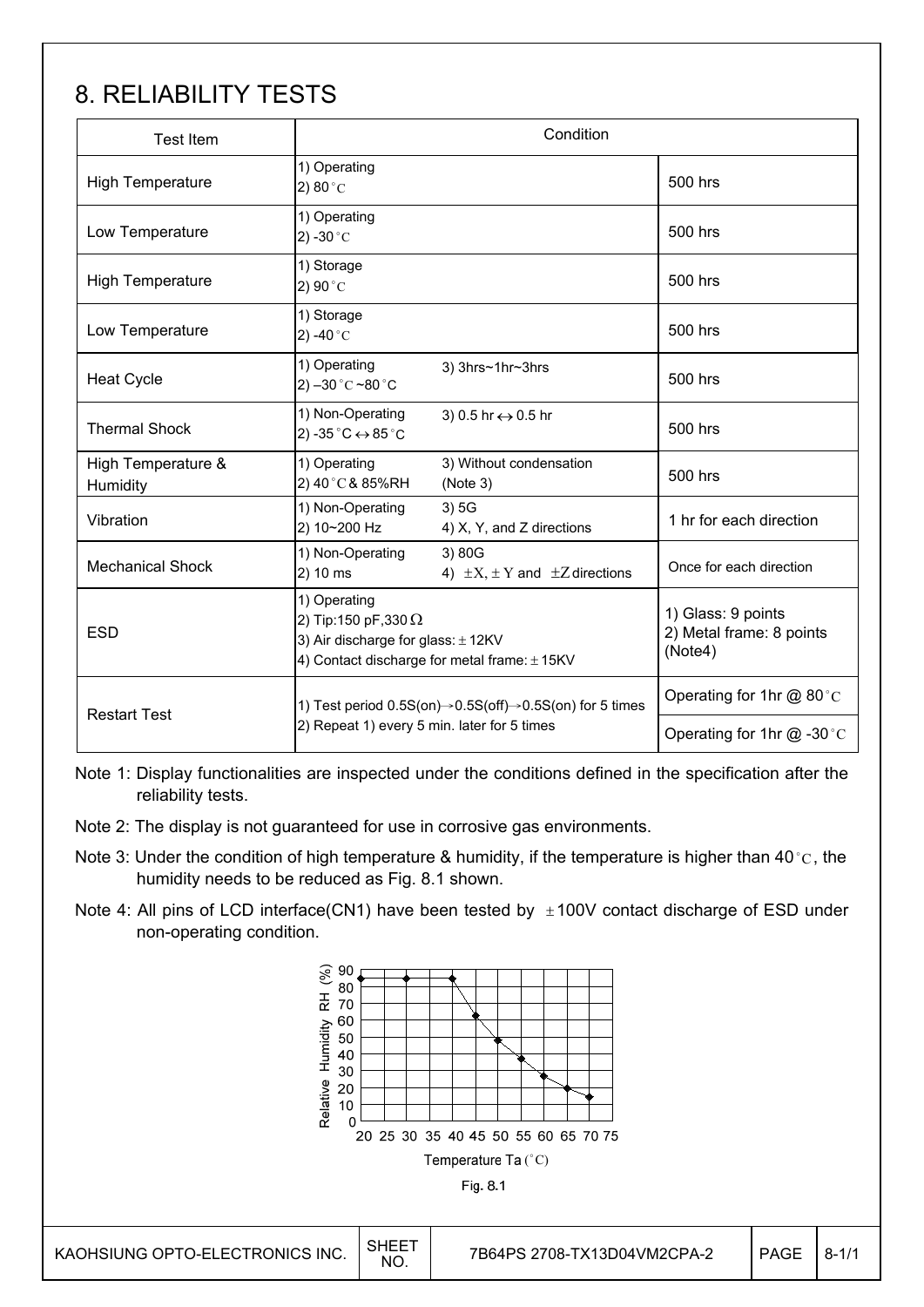# 9. LCD INTERFACE

## 9.1 INTERFACE PIN CONNECTIONS

The display interface connector (CN1) is FA5S040HP1R3000 (JAE),and Pin assignment is as below:

| Pin No.         | Symbol         | Signal                             | Pin No. | Symbol         | Signal               |  |
|-----------------|----------------|------------------------------------|---------|----------------|----------------------|--|
| $\mathbf{1}$    |                |                                    | 21      | G <sub>4</sub> | Green data           |  |
| $\overline{2}$  | <b>VDD</b>     | <b>Supply Voltage</b>              | 22      | G <sub>3</sub> | Green data           |  |
| $\mathfrak{S}$  | L/R            | Horizontal Display mode<br>Control | 23      | <b>VSS</b>     | Ground               |  |
| $\overline{4}$  | U/D            | Vertical Display mode<br>Control   | 24      | G <sub>2</sub> | Green data           |  |
| 5               | NC             | No Connection                      | 25      | G <sub>1</sub> | Green data           |  |
| $6\phantom{1}$  | DE             | Data Enable                        | 26      | G <sub>0</sub> | Green data (LSB)     |  |
| $\overline{7}$  | <b>VSS</b>     | Ground                             | 27      | <b>VSS</b>     | Ground               |  |
| 8               | <b>DCLK</b>    | Dot clock                          | 28      | R <sub>5</sub> | Red data (MSB)       |  |
| 9               | <b>VSS</b>     | Ground                             | 29      | R <sub>4</sub> | Red data             |  |
| 10 <sup>1</sup> | NC             | No Connection                      | 30      | R <sub>3</sub> | Red data             |  |
| 11              | <b>VSS</b>     | Ground                             | 31      | <b>VSS</b>     | Ground               |  |
| 12              | B <sub>5</sub> | Blue data (MSB)                    | 32      | R <sub>2</sub> | Red data             |  |
| 13              | <b>B4</b>      | Blue data                          | 33      | R <sub>1</sub> | Red data             |  |
| 14              | B <sub>3</sub> | Blue data                          | 34      | R <sub>0</sub> | Red data (LSB)       |  |
| 15              | <b>VSS</b>     | Ground                             | 35      | <b>NC</b>      | No Connection        |  |
| 16              | B <sub>2</sub> | Blue data                          | 36      | <b>DIM</b>     | Note 1               |  |
| 17              | <b>B1</b>      | Blue data                          | 37      |                |                      |  |
| 18              | B <sub>0</sub> | Blue data (LSB)                    | 38      |                |                      |  |
| 19              | <b>VSS</b>     | Ground                             | 39      | <b>VLED</b>    | Power Supply for B/L |  |
| 20              | G <sub>5</sub> | Green data (MSB)                   | 40      |                |                      |  |

Note 1: Normal brightness: 0V or 0% PWM duty; Brightness control: 0V to 3.3V DC or 0% to 100% PWM duty.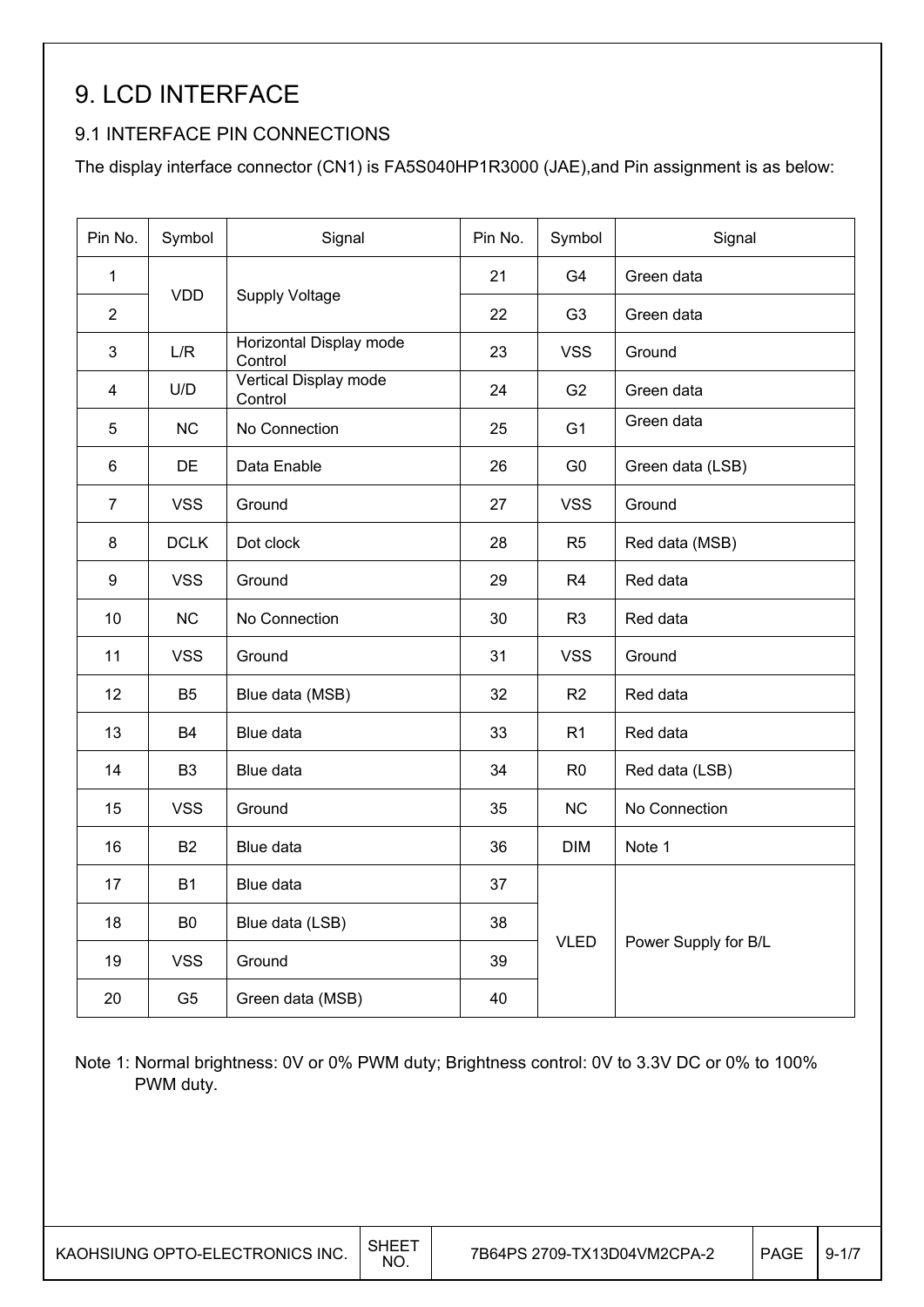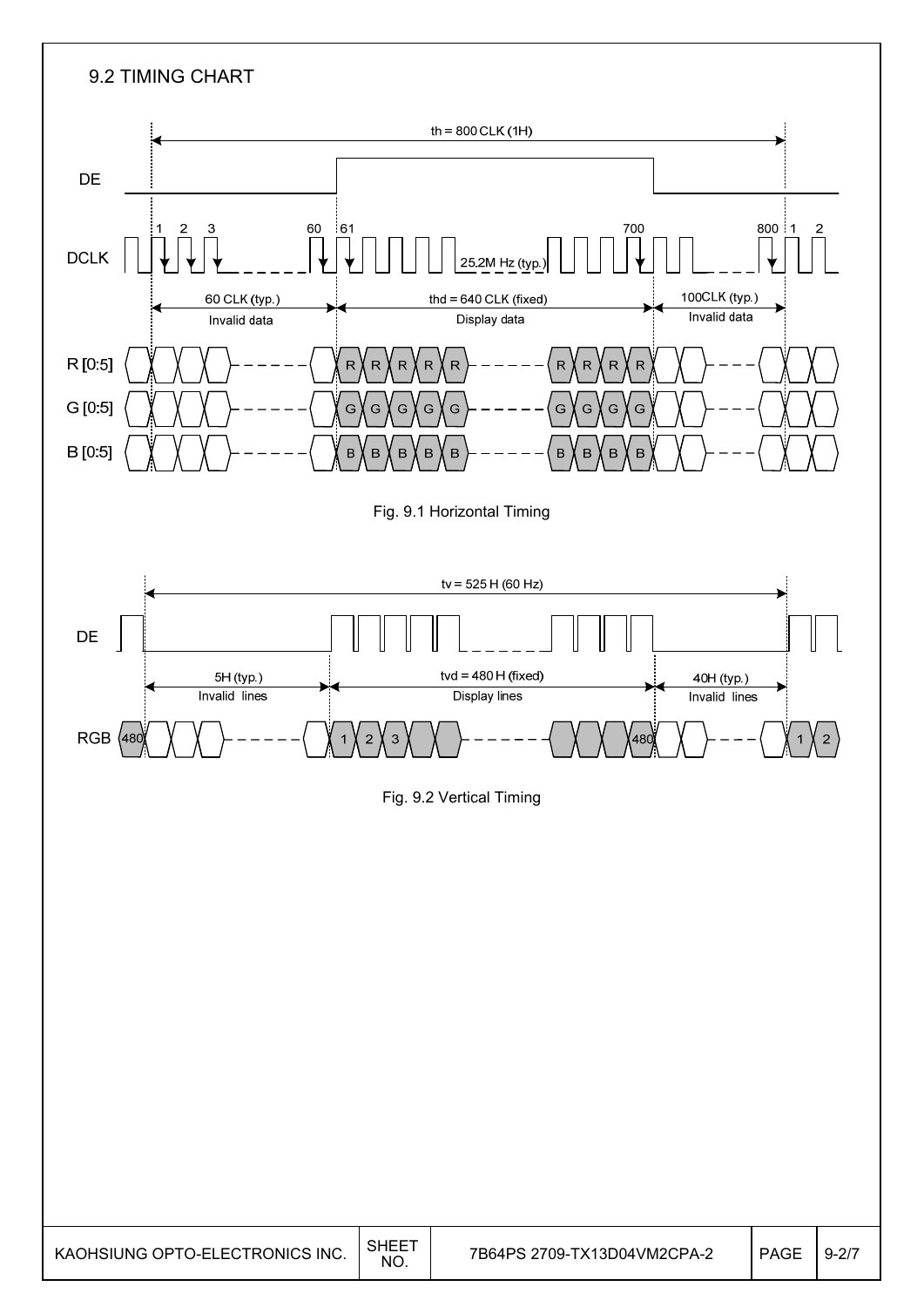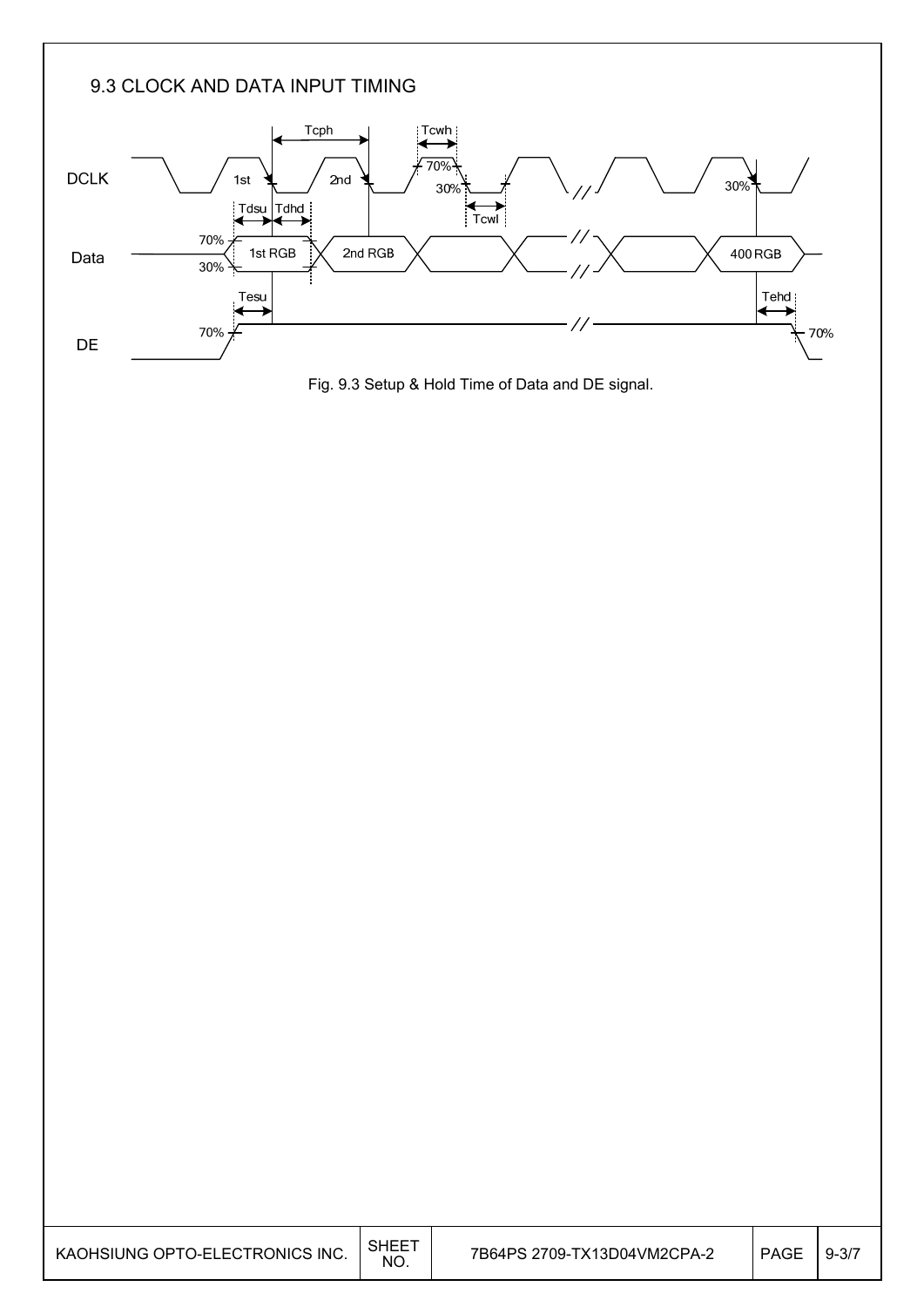## 9.4 TIME TABLE

The column of timing sets including minimum, typical, and maximum as below are based on the best optical performance, frame frequency (Vsync) = 60 Hz to define. If 60 Hz is not the aim to set,  $50~70$ Hz for Vsync is recommended to apply for better performance by other parameter combination as the definitions in section 5.1.

### FOR TIMING CHART

| <b>Item</b> |                      | Symbol | Min. | Typ. | Max. | Unit       |
|-------------|----------------------|--------|------|------|------|------------|
|             | <b>CLK Frequency</b> | fclk   | 21.0 | 25.2 | 29.7 | M Hz       |
| Horizontal  | Display Data         | thd    | 640  | 640  | 640  |            |
|             | Cycle Time           | th     | 700  | 800  | 900  | <b>CLK</b> |
|             | Display Data         | tvd    | 480  | 480  | 480  |            |
| Vertical    | Cycle Time           | tv     | 500  | 525  | 550  | H          |

### FOR CLOCK AND DATA INPUT TIMING

| <b>Item</b> |                  | Symbol | Min. | Typ.                     | Max.                     | Unit |
|-------------|------------------|--------|------|--------------------------|--------------------------|------|
|             | Duty             | Tcwh   | 45   | 50                       | 55                       | $\%$ |
| <b>DCLK</b> | Cycle Time       | Tcph   | 34   | 40                       | $\overline{\phantom{a}}$ |      |
|             | Setup Time       | Tdsu   | 12   | $\overline{\phantom{a}}$ | $\overline{\phantom{a}}$ |      |
| Data        | <b>Hold Time</b> | Tdhd   | 12   | $\overline{\phantom{a}}$ | $\overline{\phantom{0}}$ | ns   |
|             | Setup Time       | Tesu   | 12   | $\overline{\phantom{a}}$ | $\overline{\phantom{a}}$ |      |
| DE          | <b>Hold Time</b> | Tehd   | 12   | $\overline{\phantom{a}}$ | $\overline{\phantom{0}}$ |      |

| KAOHSIUNG OPTO-ELECTRONICS INC. | $SHEE^-$<br><b>NO</b> | 7B64PS 2709-TX13D04VM2CPA-2 | PAGE | $.9 - 47$ |
|---------------------------------|-----------------------|-----------------------------|------|-----------|
|---------------------------------|-----------------------|-----------------------------|------|-----------|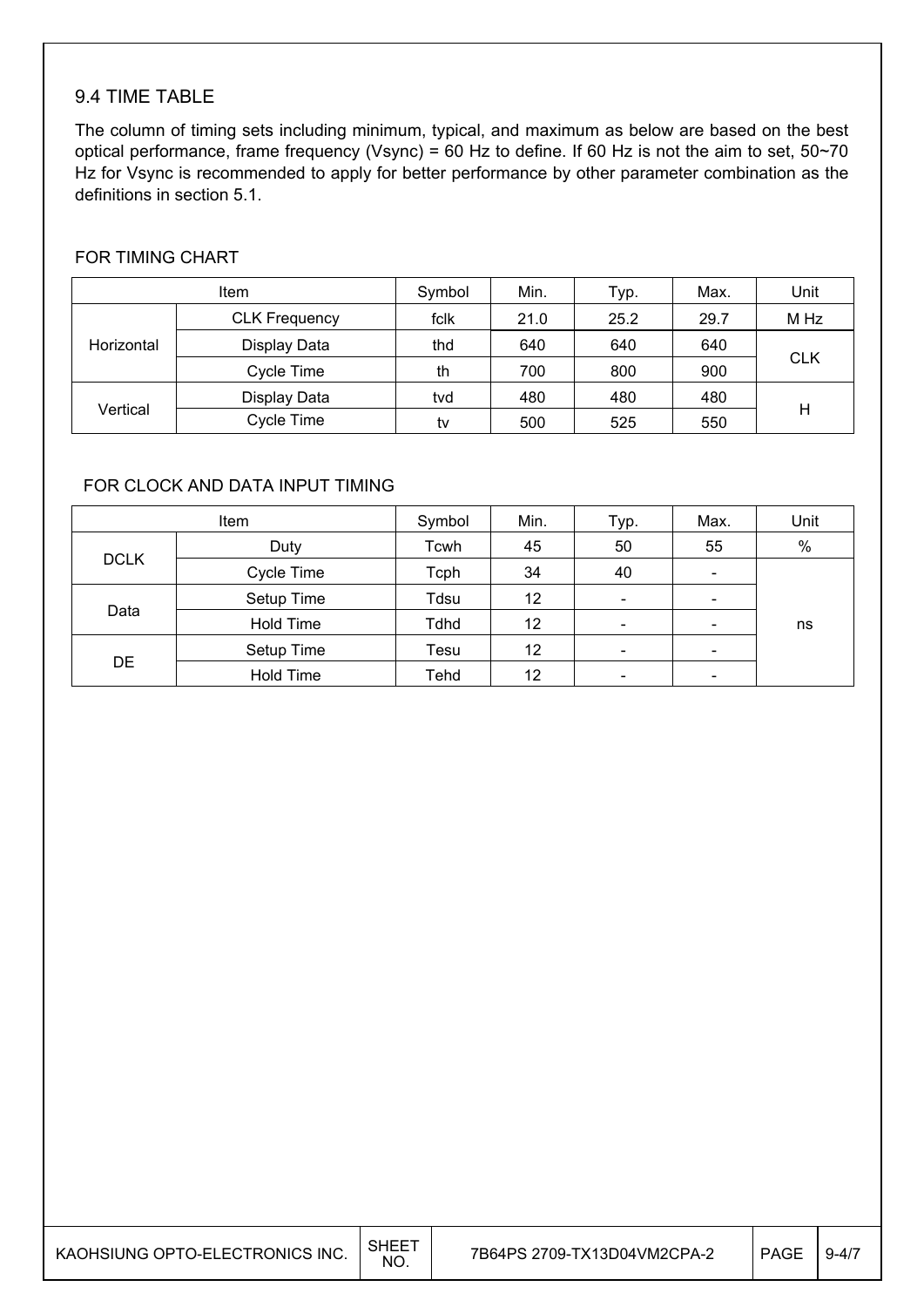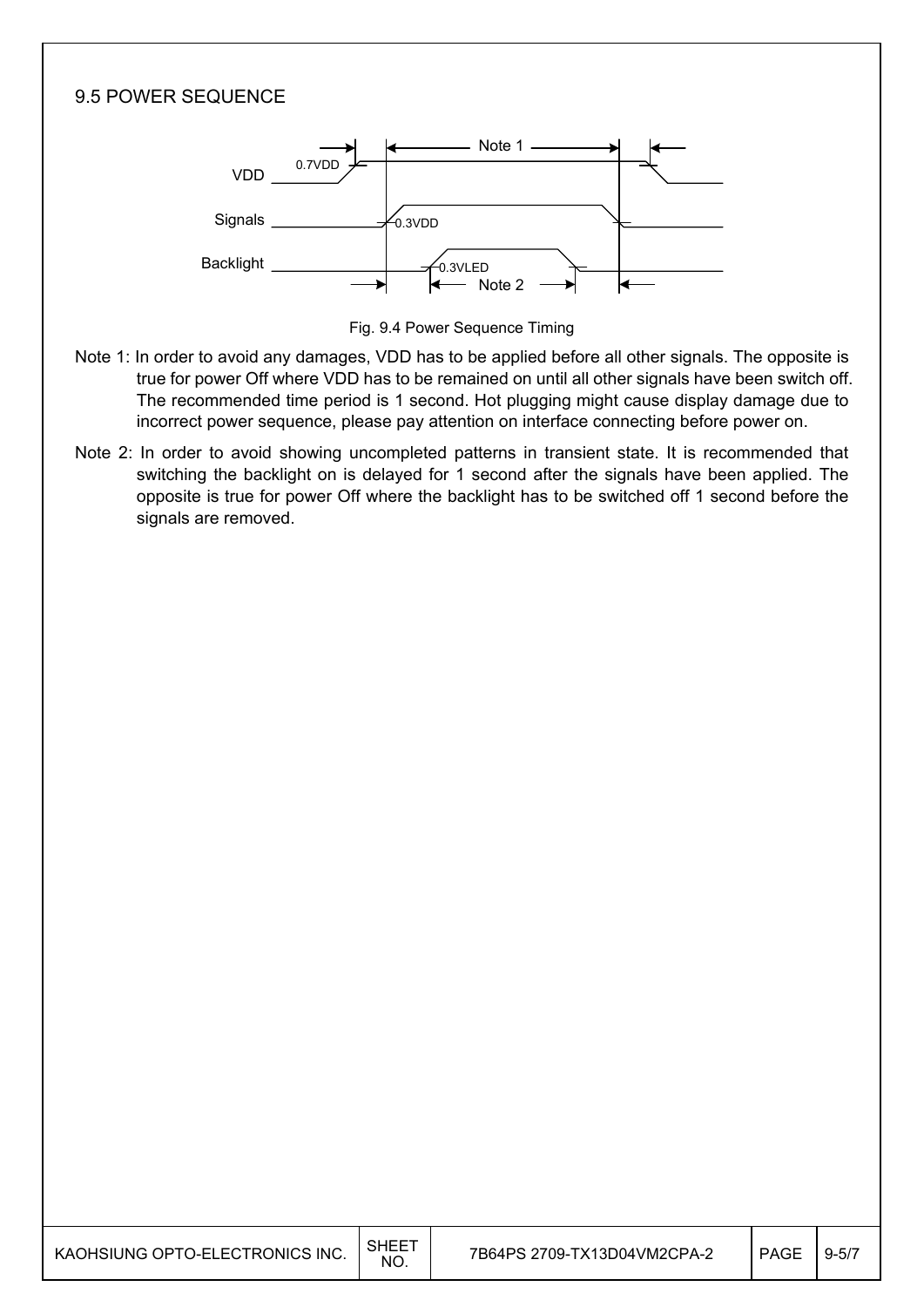### 9.6 SCAN DIRECTION

Scan direction is available to be switched as below by setting CN1's L/R & U/D pin.



 $L/R: L$ ,  $U/D: L$ (default)



 $L/R$   $H$ ,  $U/D$   $L$ 



 $L/R$   $L$ ,  $U/D$   $H$ 



 $L/R$  H,  $U/D$  H

| KAOHSIUNG OPTO-ELECTRONICS INC. | <b>SHEET</b><br>No. | 7B64PS 2709-TX13D04VM2CPA-2 | PAGE | $9 - 6/7$ |
|---------------------------------|---------------------|-----------------------------|------|-----------|
|---------------------------------|---------------------|-----------------------------|------|-----------|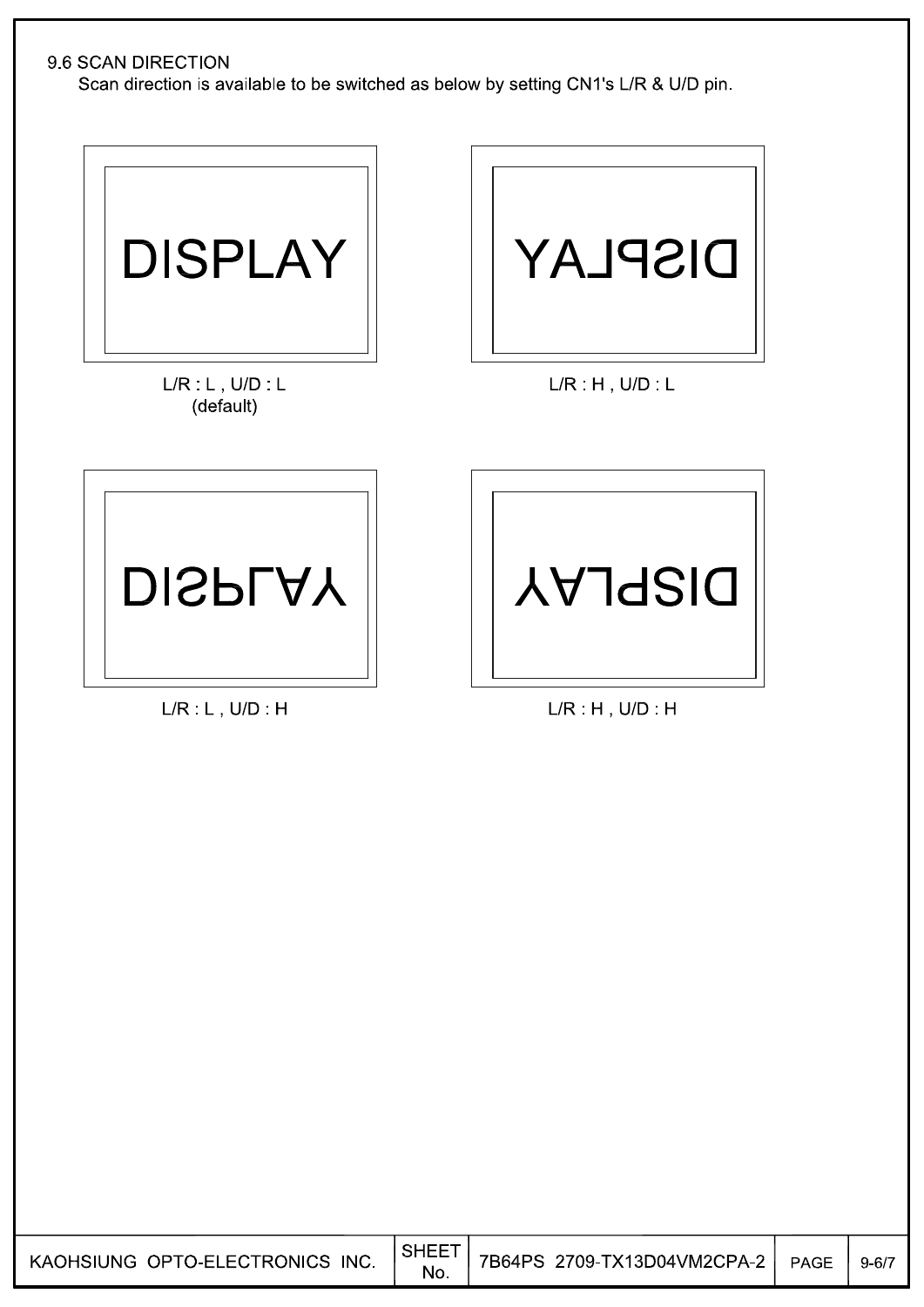## 9.7 DATA INPUT for DISPLAY COLOR

|              | COLOR &           |                | Data Signal          |                  |                      |                |                |                |                |                |                |                |                |                      |                      |                      |                |                      |                                  |
|--------------|-------------------|----------------|----------------------|------------------|----------------------|----------------|----------------|----------------|----------------|----------------|----------------|----------------|----------------|----------------------|----------------------|----------------------|----------------|----------------------|----------------------------------|
|              | <b>Gray Scale</b> | R <sub>5</sub> | R <sub>4</sub>       | R <sub>3</sub>   | R <sub>2</sub>       | R1             | R <sub>0</sub> | G <sub>5</sub> | G4             | G <sub>3</sub> | G <sub>2</sub> | G <sub>1</sub> | G <sub>0</sub> | <b>B5</b>            | <b>B4</b>            | B <sub>3</sub>       | <b>B2</b>      | <b>B1</b>            | B <sub>0</sub>                   |
|              | <b>Black</b>      | $\mathbf 0$    | 0                    | $\mathbf 0$      | $\mathbf 0$          | $\mathbf 0$    | $\mathbf 0$    | 0              | $\mathbf 0$    | $\mathbf 0$    | $\mathbf 0$    | $\mathbf 0$    | $\mathbf 0$    | $\mathbf 0$          | $\mathbf 0$          | $\mathbf 0$          | $\mathbf 0$    | 0                    | $\mathbf 0$                      |
|              | Red(0)            | 1              | 1                    | 1                | 1                    | $\mathbf 1$    | 1              | 0              | 0              | $\mathbf 0$    | $\mathbf 0$    | $\mathbf 0$    | $\mathbf 0$    | $\pmb{0}$            | 0                    | 0                    | 0              | $\mathbf 0$          | $\mathbf 0$                      |
|              | Green (0)         | 0              | 0                    | $\mathbf 0$      | 0                    | $\pmb{0}$      | $\pmb{0}$      | $\mathbf{1}$   | 1              | 1              | 1              | 1              | 1              | $\pmb{0}$            | 0                    | 0                    | 0              | $\mathbf 0$          | $\pmb{0}$                        |
| <b>Basic</b> | Blue $(0)$        | $\mathbf 0$    | 0                    | $\pmb{0}$        | $\mathbf 0$          | $\mathbf 0$    | $\mathbf 0$    | 0              | 0              | $\mathbf 0$    | $\mathbf 0$    | $\mathbf 0$    | $\mathbf 0$    | $\mathbf{1}$         | 1                    | 1                    | 1              | $\mathbf{1}$         | 1                                |
| Color        | Cyan              | $\mathbf 0$    | 0                    | $\mathbf 0$      | $\boldsymbol{0}$     | $\mathbf 0$    | $\mathbf 0$    | $\mathbf{1}$   | $\mathbf 1$    | 1              | 1              | 1              | $\mathbf{1}$   | $\mathbf{1}$         | 1                    | 1                    | 1              | 1                    | $\mathbf{1}$                     |
|              | Magenta           | 1              | 1                    | $\mathbf{1}$     | $\mathbf{1}$         | $\mathbf{1}$   | $\mathbf{1}$   | 0              | 0              | $\mathbf 0$    | $\mathbf 0$    | $\mathbf 0$    | $\mathbf 0$    | 1                    | 1                    | 1                    | 1              | 1                    | 1                                |
|              | Yellow            | 1              | 1                    | 1                | 1                    | $\mathbf{1}$   | $\mathbf{1}$   | $\mathbf 1$    | 1              | 1              | 1              | 1              | 1              | $\pmb{0}$            | 0                    | $\mathbf 0$          | $\mathbf 0$    | $\mathbf 0$          | $\mathbf 0$                      |
|              | White             | 1              | 1                    | 1                | $\mathbf{1}$         | $\mathbf{1}$   | $\mathbf{1}$   | 1              | 1              | 1              | 1              | 1              | 1              | $\mathbf{1}$         | 1                    | 1                    | $\mathbf{1}$   | $\mathbf{1}$         | $\mathbf 1$                      |
|              | <b>Black</b>      | $\mathbf 0$    | 0                    | $\boldsymbol{0}$ | 0                    | $\pmb{0}$      | $\pmb{0}$      | $\pmb{0}$      | $\mathbf 0$    | $\mathbf 0$    | $\pmb{0}$      | $\mathbf 0$    | $\mathbf 0$    | $\pmb{0}$            | 0                    | $\pmb{0}$            | $\pmb{0}$      | $\mathbf 0$          | $\pmb{0}$                        |
|              | Red (62)          | $\mathbf 0$    | 0                    | $\mathbf 0$      | $\mathbf 0$          | $\mathbf 0$    | $\mathbf{1}$   | 0              | $\mathbf 0$    | $\mathbf 0$    | $\mathbf 0$    | $\mathbf 0$    | $\mathbf 0$    | $\mathbf 0$          | $\mathbf 0$          | $\mathbf 0$          | $\mathbf 0$    | $\mathbf 0$          | $\mathbf 0$                      |
|              | Red (61)          | $\mathbf 0$    | 0                    | $\mathbf 0$      | $\mathbf 0$          | $\mathbf{1}$   | $\mathbf 0$    | 0              | 0              | $\mathbf 0$    | $\mathbf 0$    | $\mathbf 0$    | $\mathbf 0$    | $\mathbf 0$          | 0                    | 0                    | $\mathbf 0$    | $\mathbf 0$          | $\mathbf 0$                      |
| Red          |                   | Ì.             | Ì.                   | ł,               | $\ddot{\cdot}$       | $\ddot{\cdot}$ | t              | t.             | $\ddot{\cdot}$ | $\ddot{\cdot}$ | t              | Ì.             | t              | ł,                   | ċ                    | $\ddot{\phantom{a}}$ | Ì.             | $\ddot{\cdot}$       |                                  |
|              | t                 | $\ddot{\cdot}$ | t,                   | t,               | $\ddot{\phantom{a}}$ | $\ddot{\cdot}$ | t              | Ì.             | $\ddot{\cdot}$ | $\ddot{\cdot}$ | ÷              | t,             | ÷              | ÷,                   | $\ddot{\cdot}$       | $\ddot{\phantom{a}}$ | t,             | $\ddot{\cdot}$       | $\ddot{\cdot}$                   |
|              | <b>Red</b> (1)    | 1              | 1                    | 1                | 1                    | 1              | $\pmb{0}$      | 0              | 0              | $\pmb{0}$      | $\pmb{0}$      | $\mathbf 0$    | $\pmb{0}$      | $\pmb{0}$            | 0                    | 0                    | 0              | $\mathbf 0$          | $\mathbf 0$                      |
|              | Red(0)            | 1              | 1                    | 1                | 1                    | 1              | 1              | 0              | 0              | $\mathbf 0$    | $\mathbf 0$    | $\mathbf 0$    | $\pmb{0}$      | $\pmb{0}$            | 0                    | 0                    | 0              | $\mathbf 0$          | $\pmb{0}$                        |
|              | <b>Black</b>      | $\mathbf 0$    | 0                    | $\mathbf 0$      | $\mathbf 0$          | $\mathbf 0$    | $\mathbf 0$    | 0              | 0              | $\pmb{0}$      | $\mathbf 0$    | $\mathbf 0$    | $\mathbf 0$    | $\pmb{0}$            | 0                    | 0                    | $\pmb{0}$      | $\mathbf 0$          | $\mathbf 0$                      |
|              | Green (62)        | $\mathbf 0$    | 0                    | $\mathbf 0$      | $\mathbf 0$          | $\mathbf 0$    | $\mathbf 0$    | 0              | 0              | $\mathbf 0$    | $\mathbf 0$    | $\mathbf 0$    | 1              | $\pmb{0}$            | $\mathbf 0$          | 0                    | $\mathbf 0$    | $\mathbf 0$          | $\mathbf 0$                      |
|              | Green (61)        | $\mathbf 0$    | 0                    | $\mathbf 0$      | $\mathbf 0$          | $\pmb{0}$      | $\mathbf 0$    | 0              | 0              | $\mathbf 0$    | $\mathbf 0$    | 1              | $\mathbf 0$    | $\pmb{0}$            | 0                    | 0                    | $\mathbf 0$    | $\mathbf 0$          | $\mathbf 0$                      |
| Green        | t                 |                | $\ddot{\phantom{a}}$ | $\ddot{\cdot}$   | t                    | $\ddot{\cdot}$ |                | $\ddot{\cdot}$ | $\ddot{\cdot}$ | $\ddot{\cdot}$ | t              | $\ddot{\cdot}$ | ÷              | $\ddot{\phantom{a}}$ | t                    |                      | $\ddot{\cdot}$ | $\ddot{\phantom{a}}$ | $\ddot{\cdot}$                   |
|              |                   | İ              | İ                    | $\ddot{\cdot}$   | $\ddot{\cdot}$       | $\ddot{\cdot}$ | $\ddot{\cdot}$ | $\ddot{\cdot}$ | $\ddot{\cdot}$ | $\ddot{\cdot}$ | $\ddot{\cdot}$ |                | $\ddot{\cdot}$ | $\ddot{\cdot}$       | İ                    | $\ddot{\cdot}$       | $\vdots$       | $\ddot{\cdot}$       | $\blacksquare$<br>$\blacksquare$ |
|              | Green (1)         | $\mathbf 0$    | 0                    | $\pmb{0}$        | 0                    | $\pmb{0}$      | $\pmb{0}$      | 1              | 1              | 1              | 1              | 1              | $\pmb{0}$      | $\pmb{0}$            | 0                    | 0                    | $\pmb{0}$      | $\mathbf 0$          | $\pmb{0}$                        |
|              | Green (0)         | $\mathbf 0$    | 0                    | $\pmb{0}$        | $\boldsymbol{0}$     | $\pmb{0}$      | $\pmb{0}$      | $\mathbf{1}$   | 1              | 1              | 1              | 1              | $\mathbf 1$    | $\pmb{0}$            | 0                    | $\pmb{0}$            | $\pmb{0}$      | $\pmb{0}$            | $\mathbf 0$                      |
|              | <b>Black</b>      | $\mathbf 0$    | 0                    | 0                | $\mathbf 0$          | 0              | 0              | 0              | 0              | 0              | 0              | $\mathbf 0$    | 0              | 0                    | 0                    | 0                    | 0              | 0                    | 0                                |
|              | <b>Blue (62)</b>  | $\mathbf 0$    | 0                    | $\mathbf 0$      | $\pmb{0}$            | $\pmb{0}$      | $\pmb{0}$      | 0              | $\pmb{0}$      | $\mathbf 0$    | 0              | $\mathbf 0$    | $\pmb{0}$      | $\mathbf 0$          | $\pmb{0}$            | $\mathbf 0$          | $\pmb{0}$      | 0                    | 1                                |
|              | <b>Blue (61)</b>  | $\mathbf 0$    | $\pmb{0}$            | $\pmb{0}$        | $\pmb{0}$            | $\pmb{0}$      | $\pmb{0}$      | 0              | $\pmb{0}$      | $\pmb{0}$      | $\mathbf 0$    | $\mathbf 0$    | $\pmb{0}$      | $\pmb{0}$            | $\pmb{0}$            | $\pmb{0}$            | $\pmb{0}$      | $\mathbf{1}$         | $\pmb{0}$                        |
| <b>Blue</b>  | $\ddot{\cdot}$    | Ì.             | Ì.                   | t,               | $\ddot{\cdot}$       | İ              |                | t,             | $\ddot{\cdot}$ | $\ddot{\cdot}$ | $\ddot{\cdot}$ | t,             | t,             | t,                   | İ                    | İ,                   | t,             | Ì.                   |                                  |
|              | t.                | t,             | t,                   | t,               | $\ddot{\cdot}$       | $\ddot{\cdot}$ |                | t,             | İ,             | İ,             | $\ddot{\cdot}$ | t.             | t,             | t,                   | $\ddot{\phantom{a}}$ | İ,                   | t,             | Ì,                   |                                  |
|              | Blue (1)          | $\mathbf 0$    | 0                    | $\pmb{0}$        | $\pmb{0}$            | $\pmb{0}$      | $\pmb{0}$      | 0              | $\pmb{0}$      | 0              | $\pmb{0}$      | $\pmb{0}$      | $\pmb{0}$      | $\mathbf{1}$         | 1                    | $\mathbf{1}$         | $\mathbf{1}$   | $\mathbf 1$          | $\pmb{0}$                        |
|              | Blue $(0)$        | $\mathbf 0$    | 0                    | $\pmb{0}$        | $\pmb{0}$            | $\pmb{0}$      | $\pmb{0}$      | 0              | 0              | $\pmb{0}$      | $\pmb{0}$      | $\pmb{0}$      | $\pmb{0}$      | $\mathbf{1}$         | 1                    | $\mathbf{1}$         | $\mathbf{1}$   | $\mathbf{1}$         | $\mathbf{1}$                     |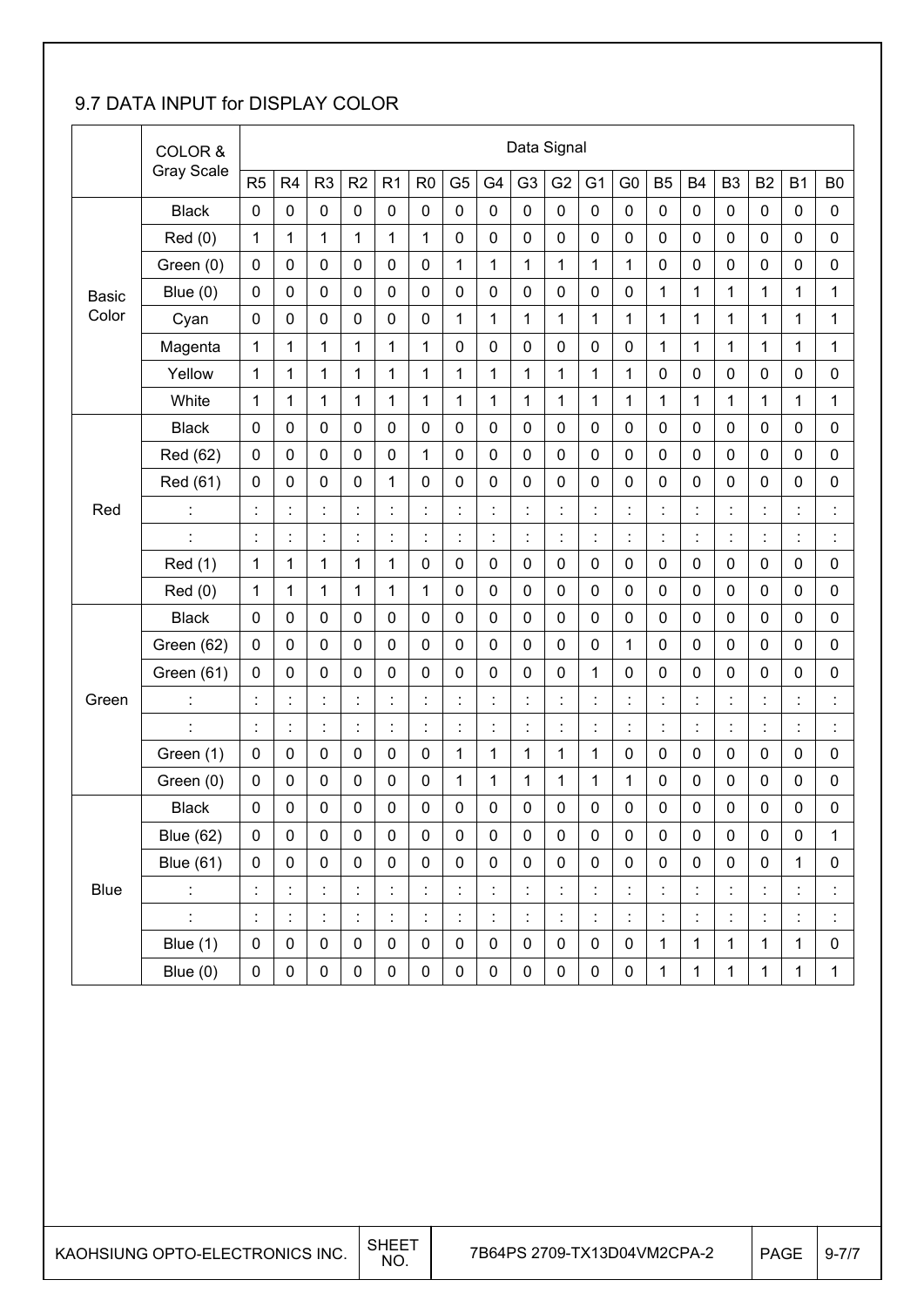

**SHEET** KAOHSIUNG OPTO-ELECTRONICS INC. 7B64PS 2710-TX13D04VM2CPA-2 PAGE 10-1/2 No.

CN<sub>2</sub>

 $x^2$  $Y<sub>2</sub>$ 

 $X<sub>1</sub>$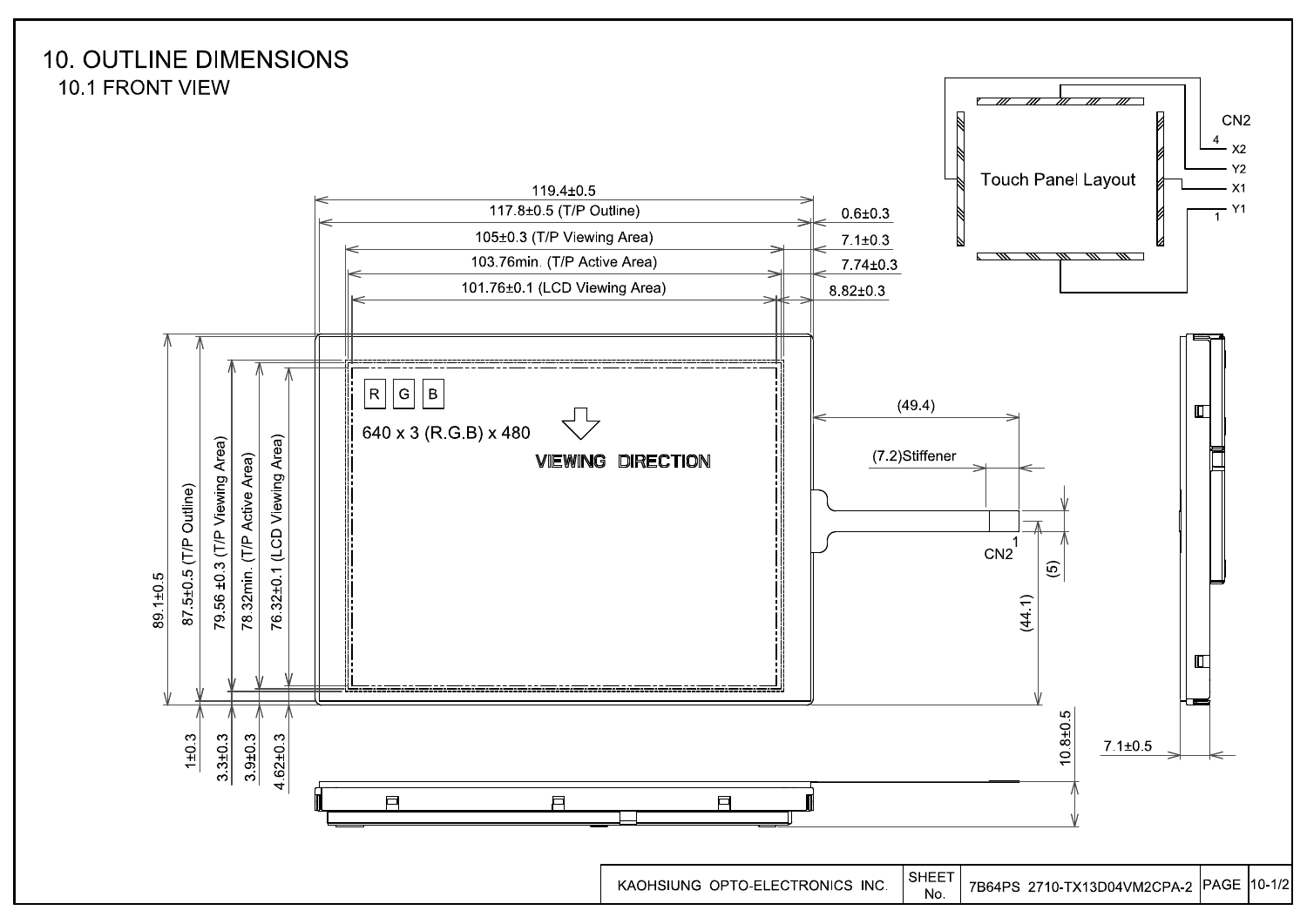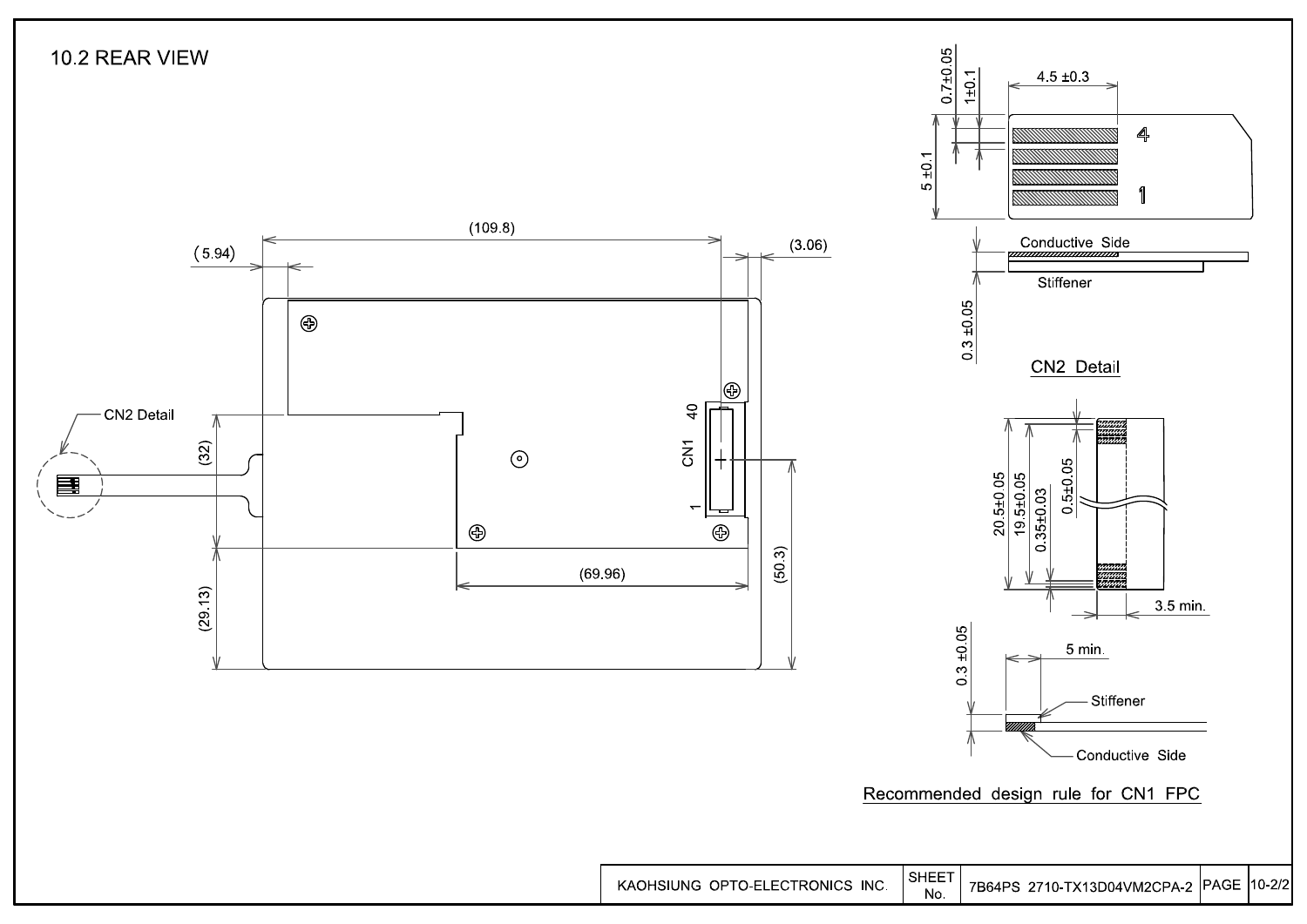# 11. TOUCH PANEL

The type of touch panel used on this display is resistive, analog, 4-wire and film on glass, and more characteristics are shown as below:

## 11.1 OPERATING CONDITIONS

| Item              | Specification     | Remarks    |
|-------------------|-------------------|------------|
| Operating Voltage | DC 5V             | DC 7V Max. |
| Operating Current | 20 <sub>m</sub> A | -          |

## 11.2 ELECTRICAL CHARACTERISTICS

| <b>Item</b>                         |         | Specification            | Remarks                  |
|-------------------------------------|---------|--------------------------|--------------------------|
|                                     | X- axis | $250 \times 1350 \Omega$ |                          |
| Circuit resistance                  | Y-axis  | 100~800 $\Omega$         |                          |
| <b>Insulation Resistance</b><br>X-Y |         | $>10M\Omega$             | At DC 25V                |
|                                     |         | $\leq \pm 1.5\%$         |                          |
| Linearity                           |         | $\leq \pm 1.5\%$         | Note 1                   |
| Chattering                          |         | $\leq$ 20ms              | $\overline{\phantom{0}}$ |

Note 1: The test conditions and equipments of linearity are as below:

- Material of pen: poly-acetal resin
- End shape: R 0.8 mm
- Test force: 120 gf
- Pitch: 10 mm
- Test area is shown in Fig. 11.1





Fig. 11.2

As shown in Fig. 11.2, applying voltage meter to measure Va, Vb and Vxm, where Va is the maximum voltage in the active area; Vb is the minimum voltage in the active area; Vxm is the measured voltage of point x selected by random. Afterwards, the linearity can be calculated by following equation:

$$
Linearity = \frac{|Vxi - Vxm|}{Va - Vb} \times 100\%,
$$

where Vxi is the idea voltage of point x.

The method to measure the linearity of Y-axis is the same as above.

| KAOHSIUNG OPTO-ELECTRONICS INC. | <b>SHEET</b><br>NO. | 7B64PS 2711-TX13D04VM2CPA-2 | PAGE | $11 - 1/2$ |
|---------------------------------|---------------------|-----------------------------|------|------------|
|---------------------------------|---------------------|-----------------------------|------|------------|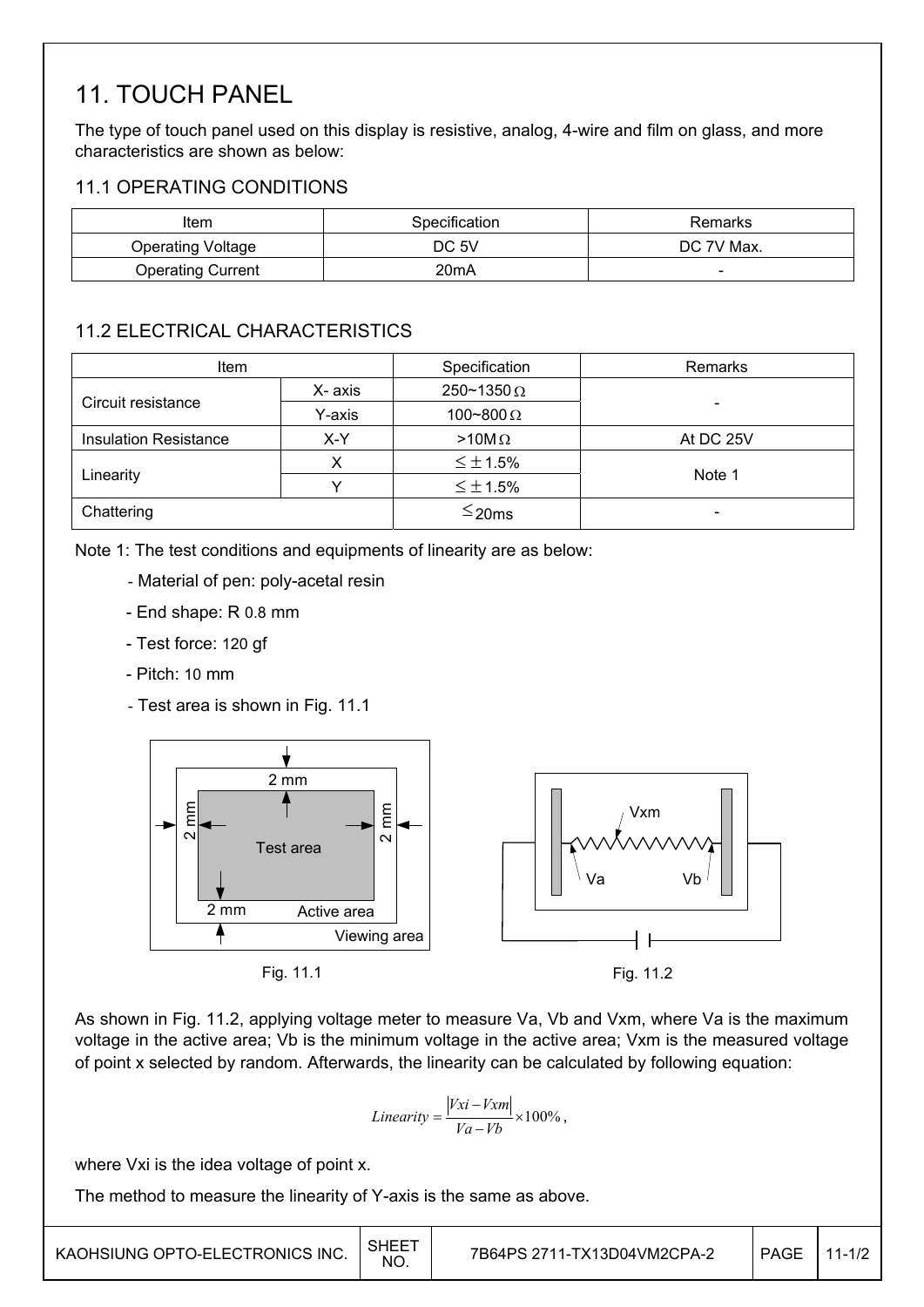## 11.3 MECHANICAL CHARACTERISTICS

| Item             |     | Specification | Remarks            |  |  |
|------------------|-----|---------------|--------------------|--|--|
| Finger           |     | 120gf max.    | End shape: R8.0 mm |  |  |
| Activation force | Pen | 120gf max.    | End shape: R0.8 mm |  |  |
| Surface Hardness |     | ЗH            | <b>JIS K 5400</b>  |  |  |

## 11.4 OPTICAL CHARACTERISTICS

| Item  | cation                   | ----<br>I N.C            |
|-------|--------------------------|--------------------------|
| ance. | $Q \cap 0$<br>ור ז<br>70 | $\overline{\phantom{a}}$ |

### 11.5 SAFETY AND ATTENTIONS

- 1) Do not put heavy shock or stress on the touch panel.
- 2) Please use soft cloth or absorbent cotton with ethanol to clean the touch panel by gently wiping. Moreover, please wipe it by horizontal or vertical direction instead of circling to prevent leaving scars on the touch panel's surface.
- 3) Do not use any harmful chemicals such as acetone, toluene, and isopropyl alcohol to clean the display's surface
- 4) UV protection is recommended to avoid the possibility of performance degrading when touch panel is likely applied under UV environment for a long period of time.

| KAOHSIUNG OPTO-ELECTRONICS INC. | <b>SHEET</b><br>NO. | 7B64PS 2711-TX13D04VM2CPA-2 | <b>PAGE</b> | 1-2/2 |
|---------------------------------|---------------------|-----------------------------|-------------|-------|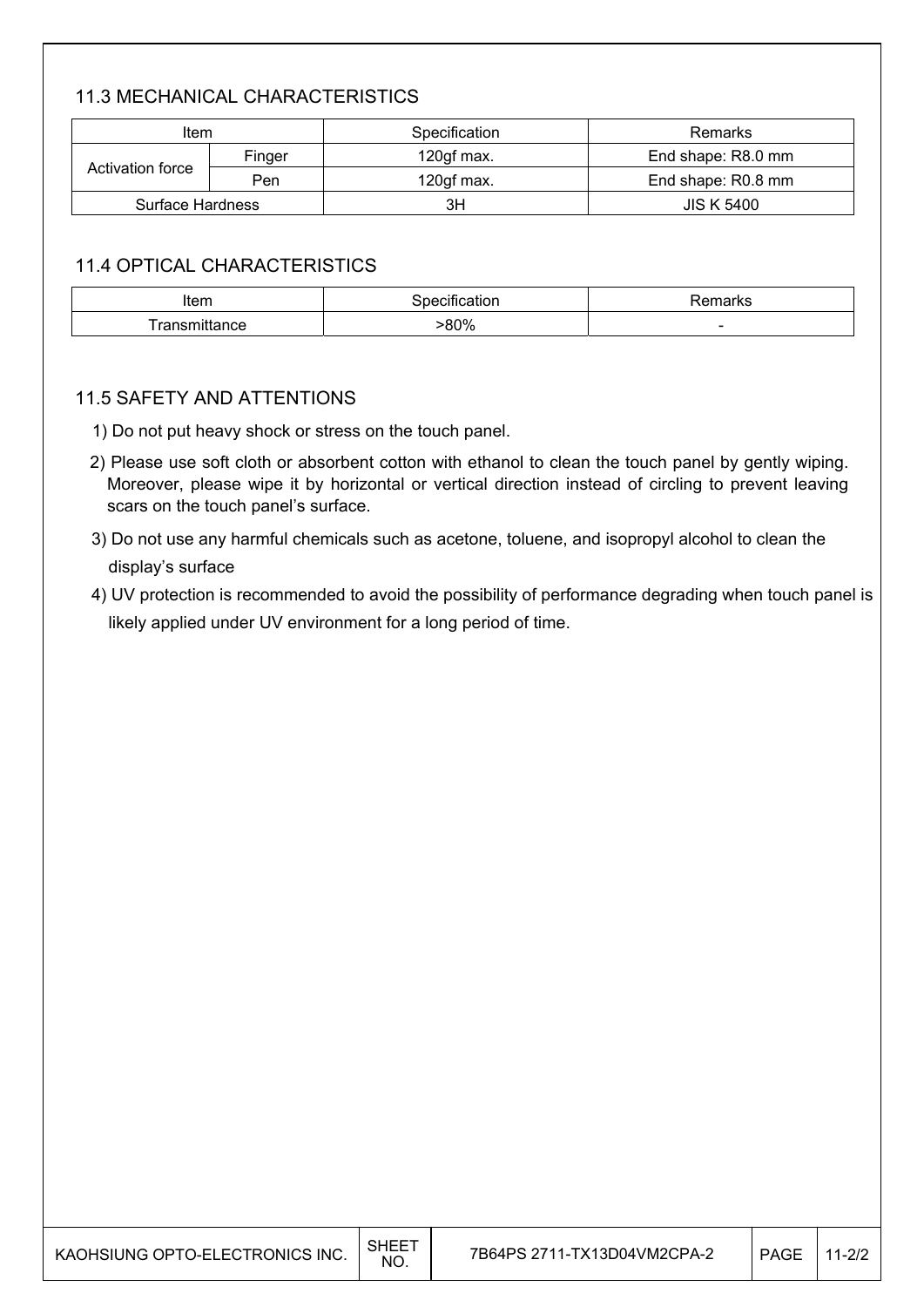# 12. APPEARANCE STANDARD

The appearance inspection is performed in a dark room around 500~1000 lx based on the conditions as below:

- The distance between inspector's eyes and display is 30 cm.
- The viewing zone is defined with angle  $\theta$  shown in Fig. 12.1 The inspection should be performed within  $45^\circ$  when display is shut down. The inspection should be performed within  $5^\circ$  when display is power on.



Fig. 12.1

## 12.1 THE DEFINITION OF LCD ZONE

LCD panel is divided into 3 areas as shown in Fig.12.2 for appearance specification in next section. A zone is the LCD active area (dot area); B zone is the area, which extended 1 mm out from LCD active area; C zone is the area between B zone and metal frame.

In terms of housing design, B zone is the recommended window area customers' housing should be located in.



Fig. 12.2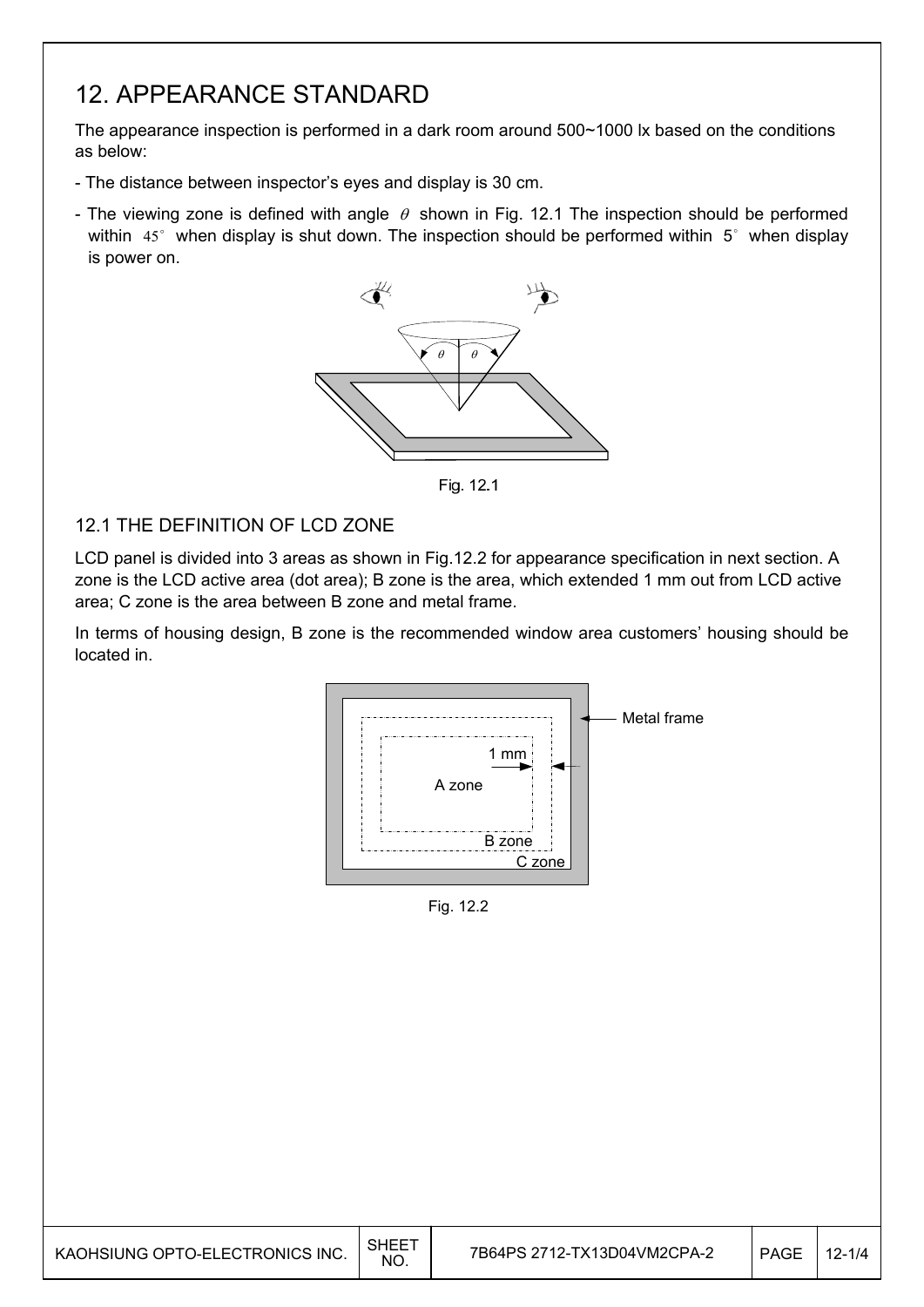## 12.2 LCD APPEARANCE SPECIFICATION

The specification as below is defined as the amount of unexpected phenomenon or material in different zones of LCD panel. The definitions of length, width and average diameter using in the table are shown in Fig. 12.3 and Fig. 12.4.

| Item                  | Criteria              |  |                                       |                            |                |                | Applied zone |  |
|-----------------------|-----------------------|--|---------------------------------------|----------------------------|----------------|----------------|--------------|--|
|                       | Length (mm)           |  | Width (mm)                            | Maximum number             |                | Minimum space  |              |  |
|                       | Ignored               |  | $W \le 0.02$                          | Ignored                    |                |                |              |  |
| Scratches             | $L \leq 40$           |  | $0.02\!<\!W\!\leq\!0.04$              | 10                         |                |                | A, B         |  |
|                       | $L \leq 20$           |  | $W \le 0.04$                          | 10                         |                | ۰              |              |  |
| Dent                  |                       |  |                                       | Serious one is not allowed |                |                | A            |  |
| Wrinkles in polarizer |                       |  |                                       | Serious one is not allowed |                |                | A            |  |
|                       | Average diameter (mm) |  |                                       |                            | Maximum number |                |              |  |
|                       | $D \le 0.3$           |  |                                       |                            | Ignored        |                |              |  |
| Bubbles on polarizer  | $0.3 < D \le 0.5$     |  |                                       |                            | 12             |                | A            |  |
|                       | 0.5 < D               |  |                                       |                            | 3              |                |              |  |
|                       |                       |  | Filamentous                           | (Line shape)               |                |                |              |  |
|                       | Length (mm)           |  |                                       | Width (mm)                 |                | Maximum number |              |  |
|                       | $L \leq 2.0$          |  |                                       | $W \le 0.03$               | Ignored        |                | A, B         |  |
|                       | $L \le 3.0$           |  | $0.03\!<\!W\!\leq\!0.05$              |                            | 10             |                |              |  |
|                       | $L \le 2.5$           |  |                                       | $0.05 < W \le 0.1$         |                | 1              |              |  |
| 1) Stains             |                       |  |                                       | Round (Dot shape)          |                |                |              |  |
| 2) Foreign Materials  | Average diameter (mm) |  | Maximum number                        |                            |                | Minimum Space  |              |  |
| 3) Dark Spot          | D < 0.2               |  | Ignored                               |                            |                |                |              |  |
|                       | $0.2 \le D < 0.3$     |  | 10                                    |                            | 10 mm          |                |              |  |
|                       | $0.3 \le D < 0.4$     |  |                                       | 5                          | 30 mm          |                | A, B         |  |
|                       | $0.4 \leq D$          |  |                                       | None                       |                |                |              |  |
|                       | In total              |  |                                       | Filamentous + Round=10     |                |                |              |  |
|                       |                       |  | Those wiped out easily are acceptable |                            |                |                |              |  |
|                       |                       |  |                                       | <b>Type</b>                |                | Maximum number |              |  |
|                       |                       |  |                                       | 1 dot                      |                | 4              |              |  |
|                       | Bright dot-defect     |  |                                       | 2 adjacent dot             |                | 1              |              |  |
|                       |                       |  |                                       | 3 adjacent dot or above    |                | Not allowed    | Α            |  |
| Dot-Defect            |                       |  |                                       | In total                   |                | 5              |              |  |
| (Note 1)              |                       |  |                                       | 1 dot                      |                | 5              |              |  |
|                       | Dark dot-defect       |  |                                       | 2 adjacent dot             |                | $\overline{2}$ |              |  |
|                       |                       |  |                                       | 3 adjacent dot or above    | Not allowed    |                |              |  |
|                       |                       |  | In total                              |                            | 5              |                |              |  |
|                       |                       |  | In total                              |                            |                | 10             |              |  |

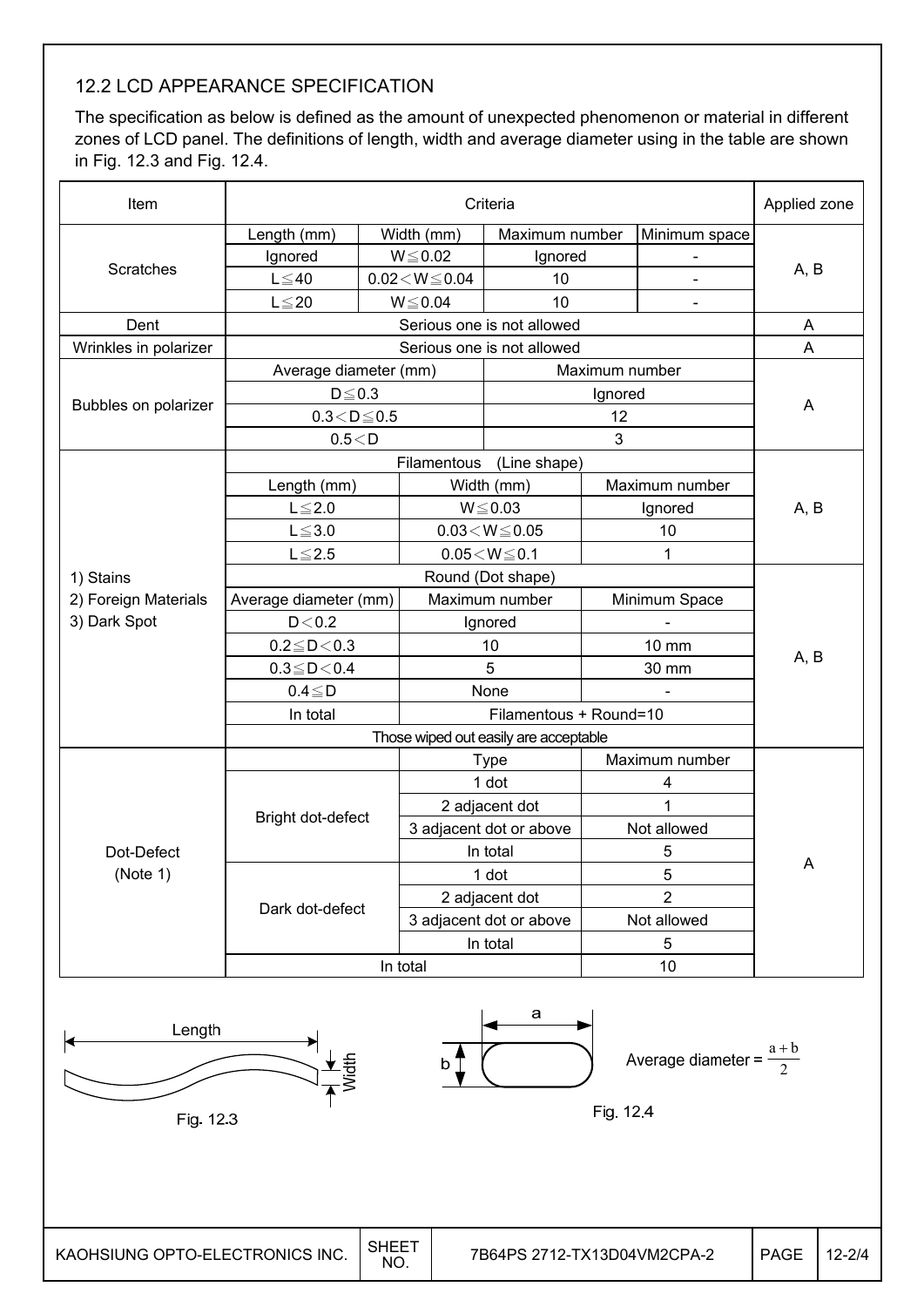Note 1: The definitions of dot defect are as below:

- The defect area of the dot must be bigger than half of a dot.
- For bright dot-defect, showing black pattern, the dot's brightness must be over 30% brighter than others.
- For dark dot-defect, showing white pattern, the dot's brightness must be under 70% darker than others.
- The definition of 1-dot-defect is the defect-dot, which is isolated and no adjacent defect-dot.
- The definition of adjacent dot is shown as Fig. 12.5.



The dots colored gray are adjacent to defect-dot A.

Fig. 12.5

| KAOHSIUNG OPTO-ELECTRONICS INC. | <b>SHEET</b><br>NO. | 7B64PS 2712-TX13D04VM2CPA-2 | <b>PAGE</b> | 12-3/4 |
|---------------------------------|---------------------|-----------------------------|-------------|--------|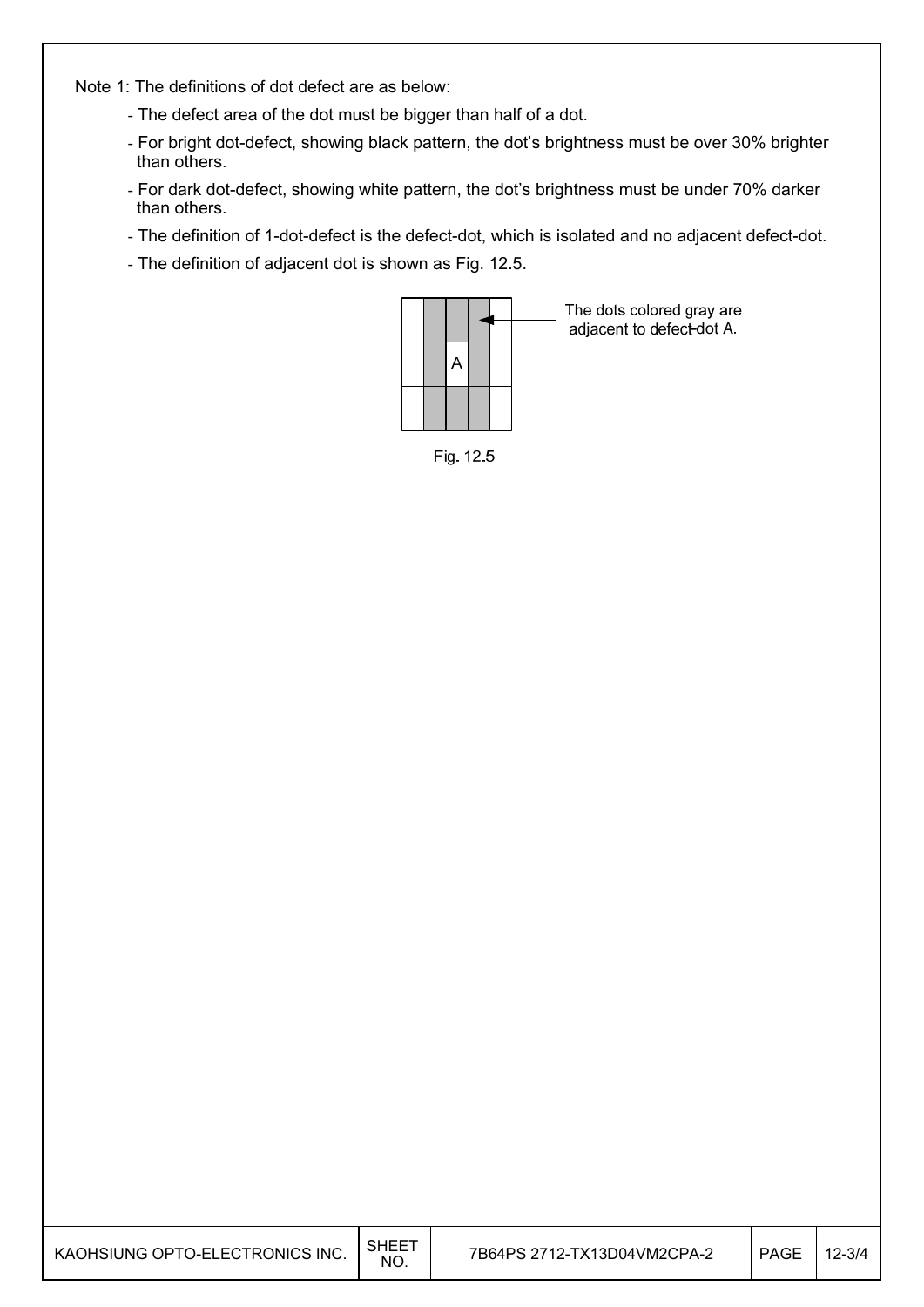# 12.3 TOUCH PANEL APPEARANCE SPECIFICATION

The specification as below is defined by the amount of unexpected material in different zones of touch panel.

| Item                     | Criteria            |                   |              | Applied zone                            |      |      |
|--------------------------|---------------------|-------------------|--------------|-----------------------------------------|------|------|
|                          | Width (mm)          | Length (mm)       |              | Maximum number                          |      |      |
| <b>Scratches</b>         | W > 0.1             | $L \ge 10$        |              | Not allowed                             |      |      |
|                          | $0.10 > W \ge 0.05$ | $L<$ 10           |              | 4 pcs max.                              | A, B |      |
|                          | $0.05 \geq W$       | L < 10            |              | Ignored                                 |      |      |
|                          |                     | Filamentous       | (Line shape) |                                         |      |      |
|                          | Width (mm)          | Length (mm)       |              | Maximum number                          |      |      |
|                          | W > 0.10            |                   |              | Dust (circular)                         | A, B |      |
|                          | $0.10 \ge W > 0.05$ | 3< L              |              | Not allowed                             |      |      |
| <b>Foreign Materials</b> | $0.05 \geq W$       | $L \leq 3$        |              | Ignored                                 |      |      |
|                          | Round (Dot shape)   |                   |              |                                         |      |      |
|                          |                     |                   |              | Average diameter (mm)<br>Maximum number |      | A, B |
|                          | D > 0.3             |                   |              | Not allowed                             |      |      |
|                          |                     | $0.3 \ge D > 0.2$ |              | 3 pcs max.                              | B    |      |
|                          | $D \leq 0.2$        |                   | Ignored      |                                         | A, B |      |

The limitation of glass flaw occurred on touch panel is defined in the table as below.

| Item             | Specifications |                                                          |  |
|------------------|----------------|----------------------------------------------------------|--|
| Edge flaw        |                | $X \leq 5.0$ mm<br>$Y \leq 1.0$ mm<br>$Z \leq$ Thickness |  |
| Corner flaw      | Ζ              | $X \leq 3.0$ mm<br>$Y \leq 3.0$ mm<br>$Z \leq$ Thickness |  |
| Progressive flaw |                | Not allowed                                              |  |

| KAOHSIUNG OPTO-ELECTRONICS INC. | <b>SHEET</b><br>NO. | 7B64PS 2712-TX13D04VM2CPA-2 | <b>PAGE</b> | $12 - 4/4$ |
|---------------------------------|---------------------|-----------------------------|-------------|------------|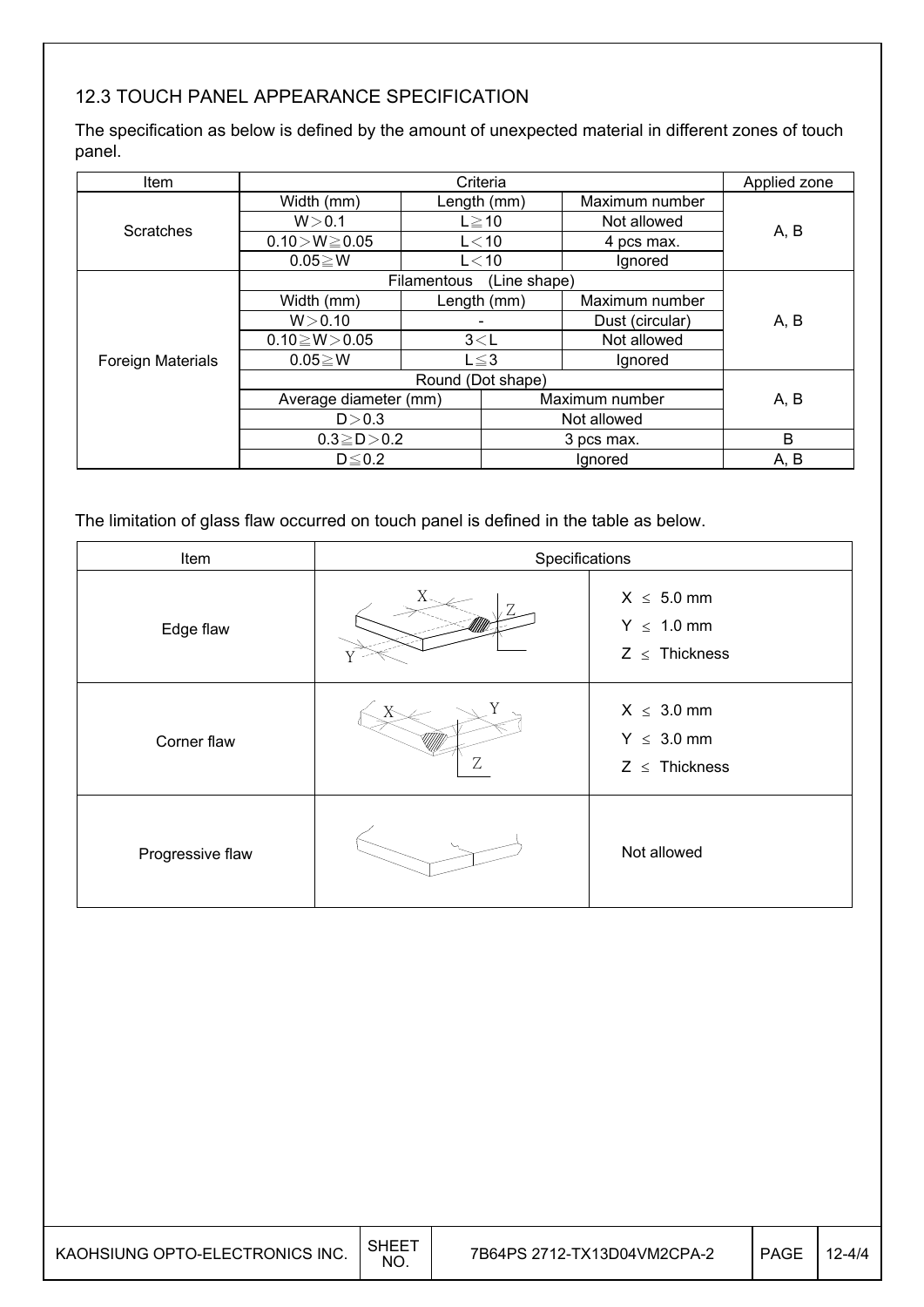# 13. PRECAUTIONS

## 13.1 PRECAUTIONS of TOUCH PANEL

- 1) Please refer to Fig. 13.1 for housing the display with touch panel into applications. The Fig. 13.1 shows some points as below:
- The cushion needs to be designed between housing and touch panel in order to avoid unexpected pressure to cause any wrong reactions, and the cushion should be located in the cushion area.
- The housing should not cover the active area of touch panel as the figure shown.



Fig. 13.1

## 13.2 PRECAUTIONS OF ESD

- 1) Before handling the display, please ensure your body has been connected to ground to avoid any damages by ESD. Also, do not touch display's interface directly when assembling.
- 2) Please remove the protection film very slowly before turning on the display to avoid generating ESD.

## 13.3 PRECAUTIONS OF HANDLING

- 1) In order to keep the appearance of display in good condition, please do not rub any surfaces of the displays by using sharp tools harder than 3H, especially touch panel, metal frame and polarizer.
- 2) Please do not stack the displays as this may damage the surface. In order to avoid any injuries, please avoid touching the edge of the glass or metal frame and wore gloves during handling.
- 3) Touching the polarizer or terminal pins with bare hand should be avoided to prevent staining and poor electrical contact.
- 4) Do not use any harmful chemicals such as acetone, toluene, and isopropyl alcohol to clean display's surfaces.
- 5) Please use soft cloth or absorbent cotton with ethanol to clean the display by gently wiping. Moreover, when wiping the display, please wipe it by horizontal or vertical direction instead of circling to prevent leaving scars on the display's surface, especially polarizer.
- 6) Please wipe any unknown liquids immediately such as saliva, water or dew on the display to avoid color fading or any permanent damages.
- 7) Maximum pressure to the surface of the display must be less than  $1.96 \times 10^4$  Pa. If the area of applied pressure is less than  $1 \text{ cm}^2$ , the maximum pressure must be less than 1.96N.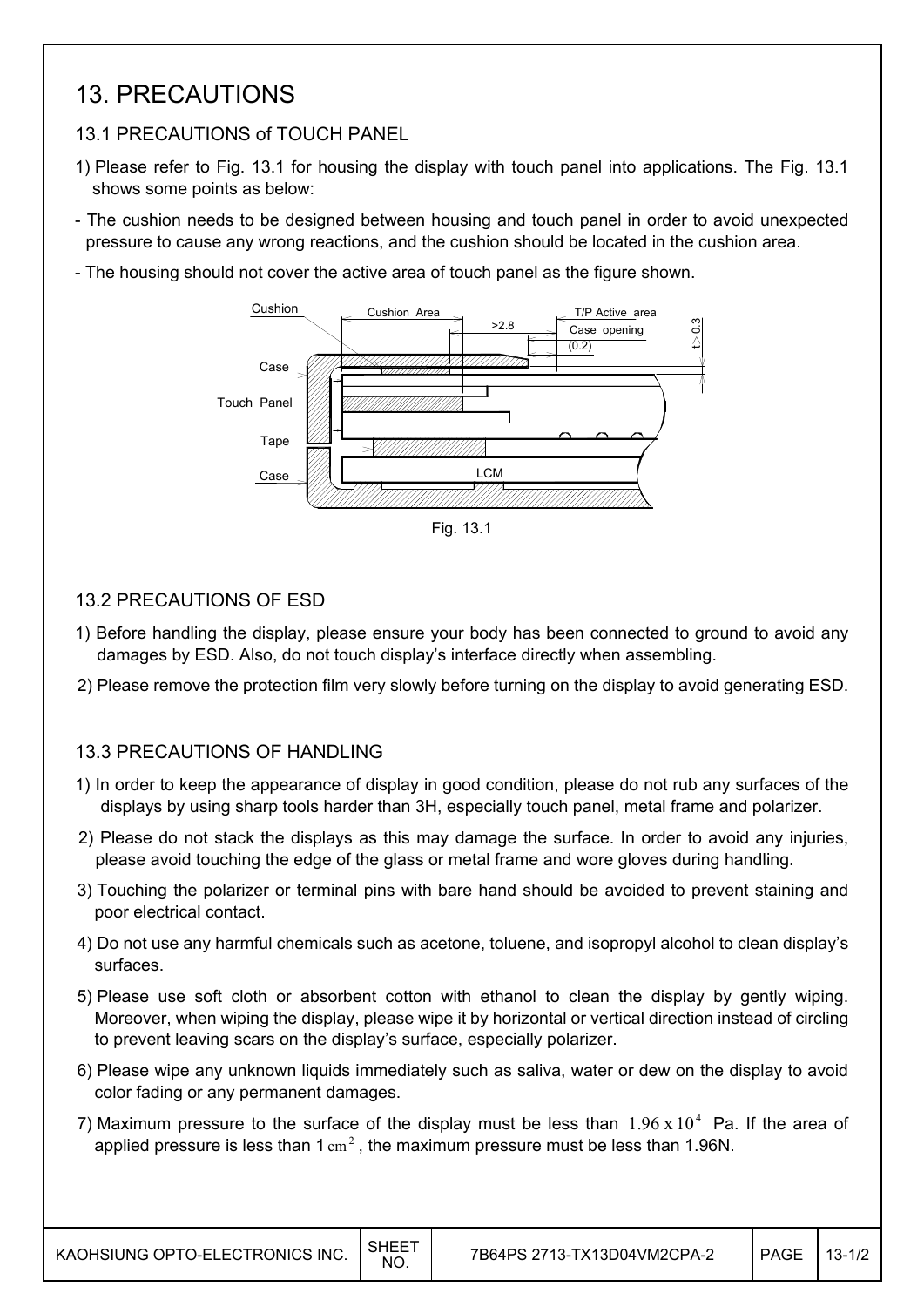## 13.4 PRECAUTIONS OF OPERATING

- 1) Please input signals and voltages to the displays according to the values defined in the section of electrical characteristics to obtain the best performance. Any voltages over than absolute maximum rating will cause permanent damages to this display. Also any timing of the signals out of this specification would cause unexpected performance.
- 2) When the display is operating at significant low temperature the response time will be slower than it at 25  $\mathrm{C}^{\circ}$ . In high temperature, the color will be slightly dark and blue compared to original pattern. However these are temperature-related phenomenon of LCD and it will not cause permanent damages to the display when used within the operating temperature.
- 3) The use of screen saver or sleep mode is recommended when static images are likely for long periods of time. This is to avoid the possibility of image sticking.
- 4) Spike noise can cause malfunction of the circuit. The recommended limitation of spike noise is no bigger than  $\pm$  100 mV.

## 13.5 PRECAUTIONS OF STORAGE

If the displays are going to be stored for years, please be aware the following notices.

- 1) Please store the displays in a dark room to avoid any damages from sunlight and other sources of UV light.
- 2) The recommended long term storage temperature is between 10  $\text{C}^{\circ}$  ~35  $\text{C}^{\circ}$  and 55%~75% humidity to avoid causing bubbles between polarizer and LCD glasses and polarizer peeling from LCD glasses.
- 3) It would be better to keep the displays in the container which is shipped from KOE and do not unpack it.
- 4) Please do not stick any labels on the display surface for a long time, especially on the polarizer.

| KAOHSIUNG OPTO-ELECTRONICS INC. | SHEET<br>NO. | 7B64PS 2713-TX13D04VM2CPA-2 | <b>PAGE</b> | $13 - 2/2$ |
|---------------------------------|--------------|-----------------------------|-------------|------------|
|---------------------------------|--------------|-----------------------------|-------------|------------|